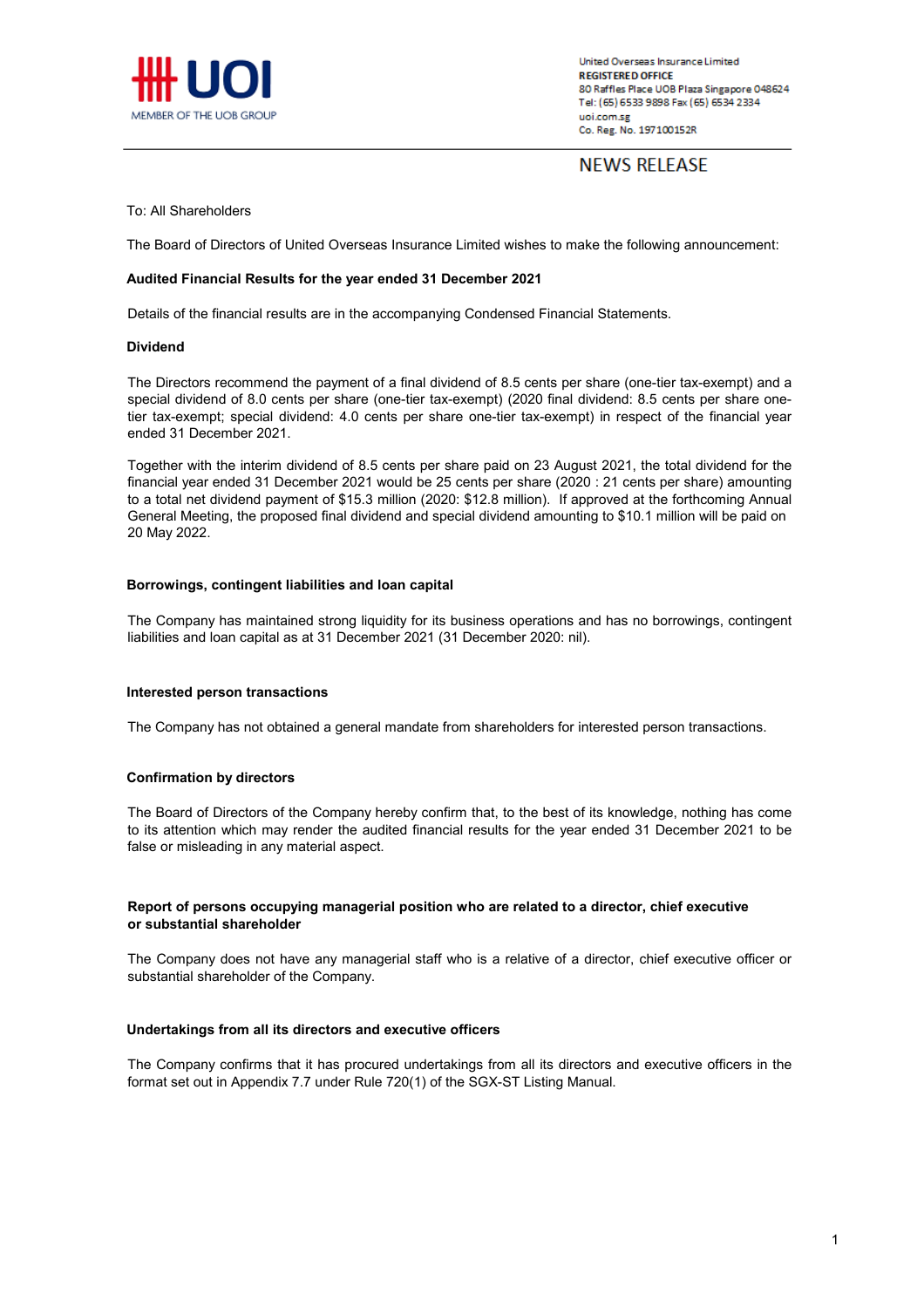

**NEWS RELEASE** 

### **Closure of books**

Notice is hereby given that, subject to shareholders' approval of the payment of the final and special dividends ("Dividends") at the Annual General Meeting scheduled for 27 April 2022, the Share Transfer Books and the Register of Members of the Company will be closed on 10 May 2022, for determining shareholders' entitlements to the Dividends. Registrable transfers received by the Company's Registrar, Boardroom Corporate & Advisory Services Pte Ltd at 1 Harbourfront Avenue, Keppel Bay Tower, #14-07, Singapore 098632, up to 5.00 pm on 9 May 2022 ("Record Date") will be registered for the Dividends. In respect of ordinary shares in securities accounts with The Central Depository (Pte) Limited ("CDP"), entitlements to the Dividends will be computed based on the shareholding position after settlement of all trades on Record Date. The Dividends will be paid by the Company to CDP which will, in turn, distribute the Dividends to holders of the securities accounts.

**BY ORDER OF THE BOARD**

MRS VIVIEN CHAN **SECRETARY** 

Dated this 9 February 2022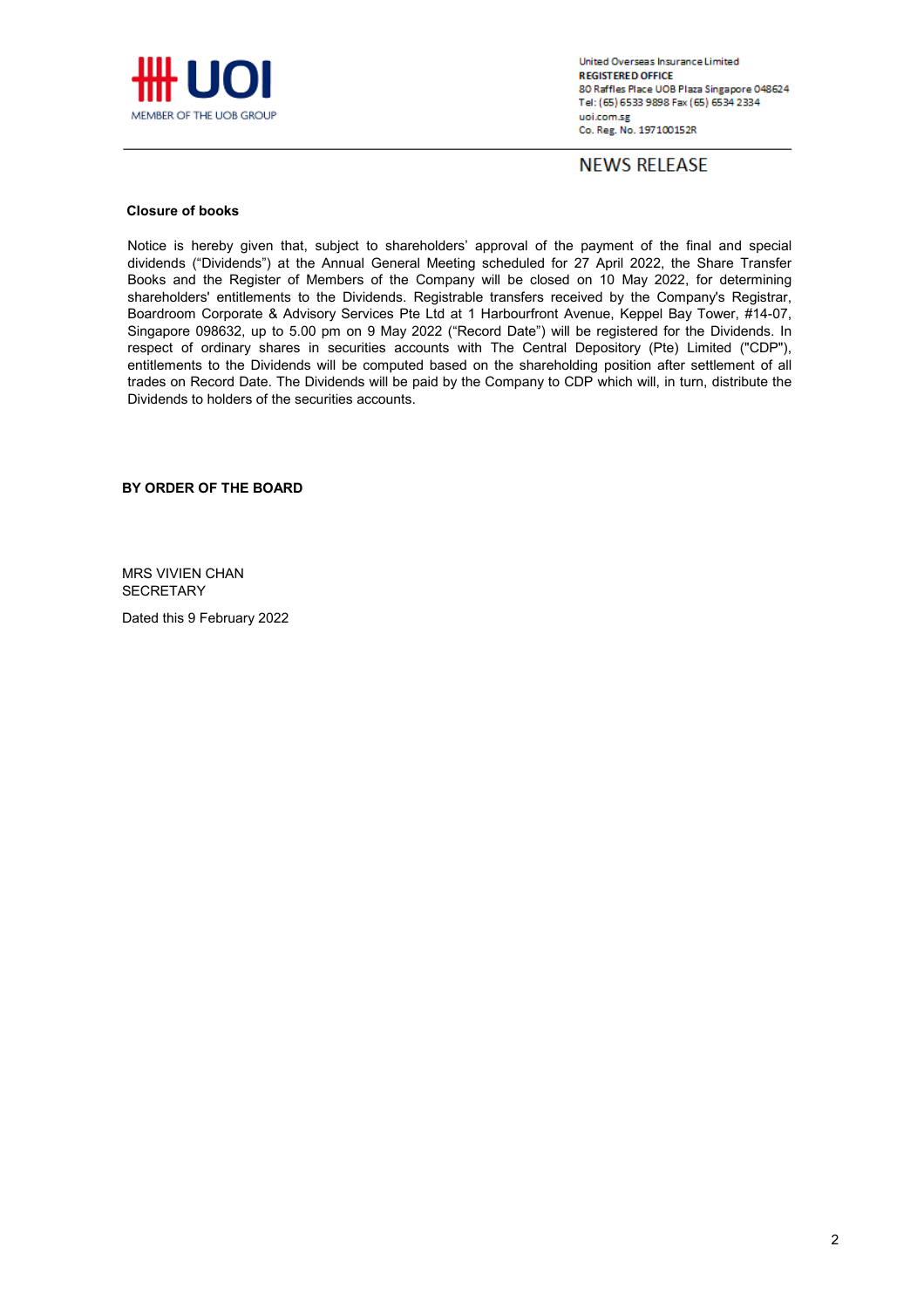

# **UNITED OVERSEAS INSURANCE LIMITED**

# **Condensed Financial Statements**

For the Full Year Ended 31 December 2021

United Overseas Insurance Limited Incorporated in Republic of Singapore Company Registration No: 197100152R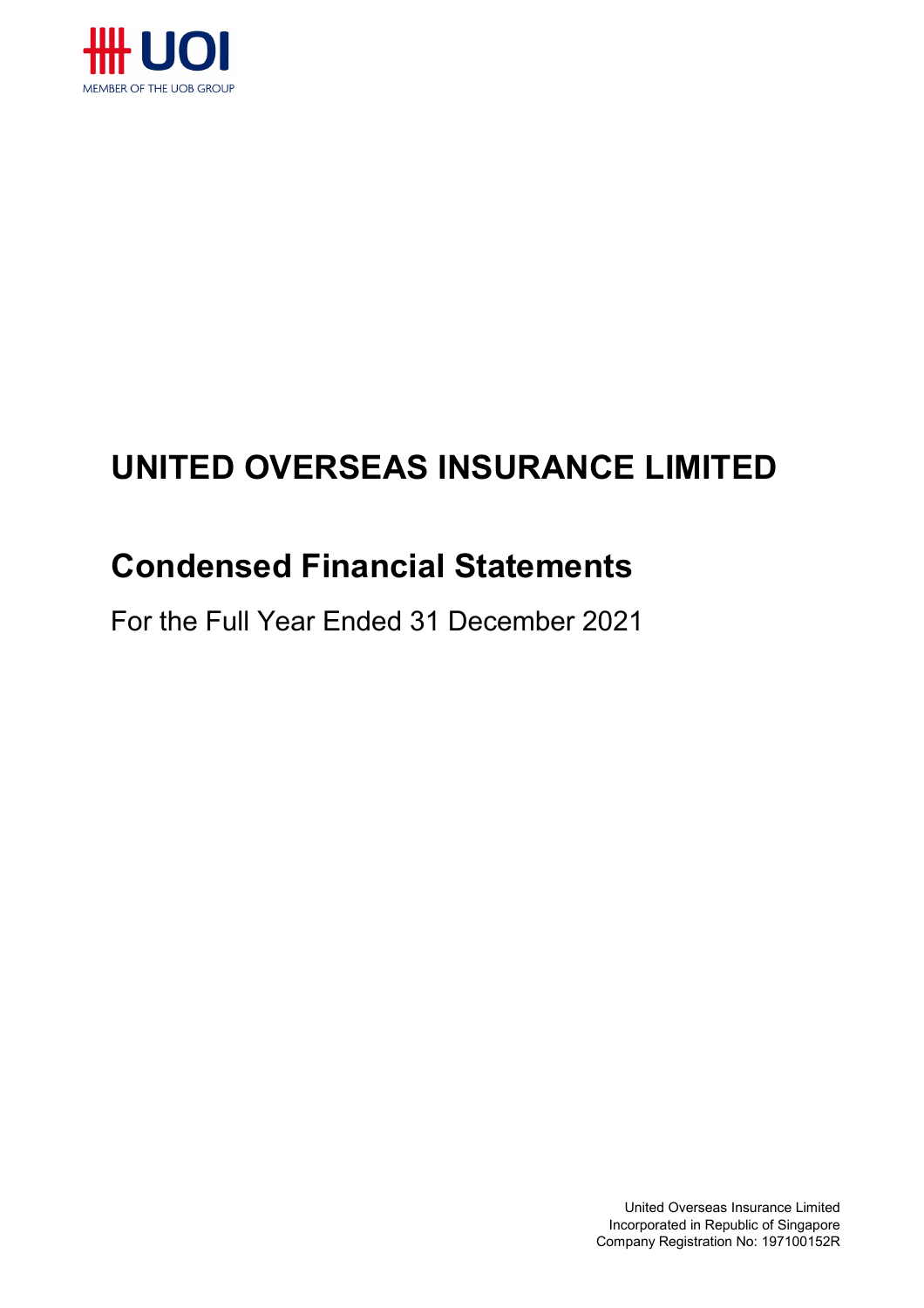

# **NEWS RELEASE**

# **CONTENT PAGE**

|                                                                | Page           |
|----------------------------------------------------------------|----------------|
| <b>Review of Performance</b>                                   | $1 - 2$        |
| Highlights & performance indicators                            |                |
| Prospects for the next reporting period and the next 12 months | $\overline{2}$ |
| <b>Condensed Income Statement</b>                              | $3 - 4$        |
| Condensed Statement of Comprehensive Income                    | 4              |
| Audited Condensed Statement of Financial Position              | 5              |
| Audited Condensed Statement of Changes in Equity               | 6              |
| Audited Condensed Statement of Cashflow                        | $7 - 8$        |
| Notes to the Condensed Financial Statements                    |                |
| Corporate information                                          | 9              |
| Basis of preparation                                           | $9 - 10$       |
| Segment information                                            | $11 - 13$      |
| Taxation                                                       | 14             |
| Investments                                                    | $14 - 15$      |
| Property, plant and equipment                                  | 15             |
| Investment property                                            | 16             |
| Subsequent events                                              | 16             |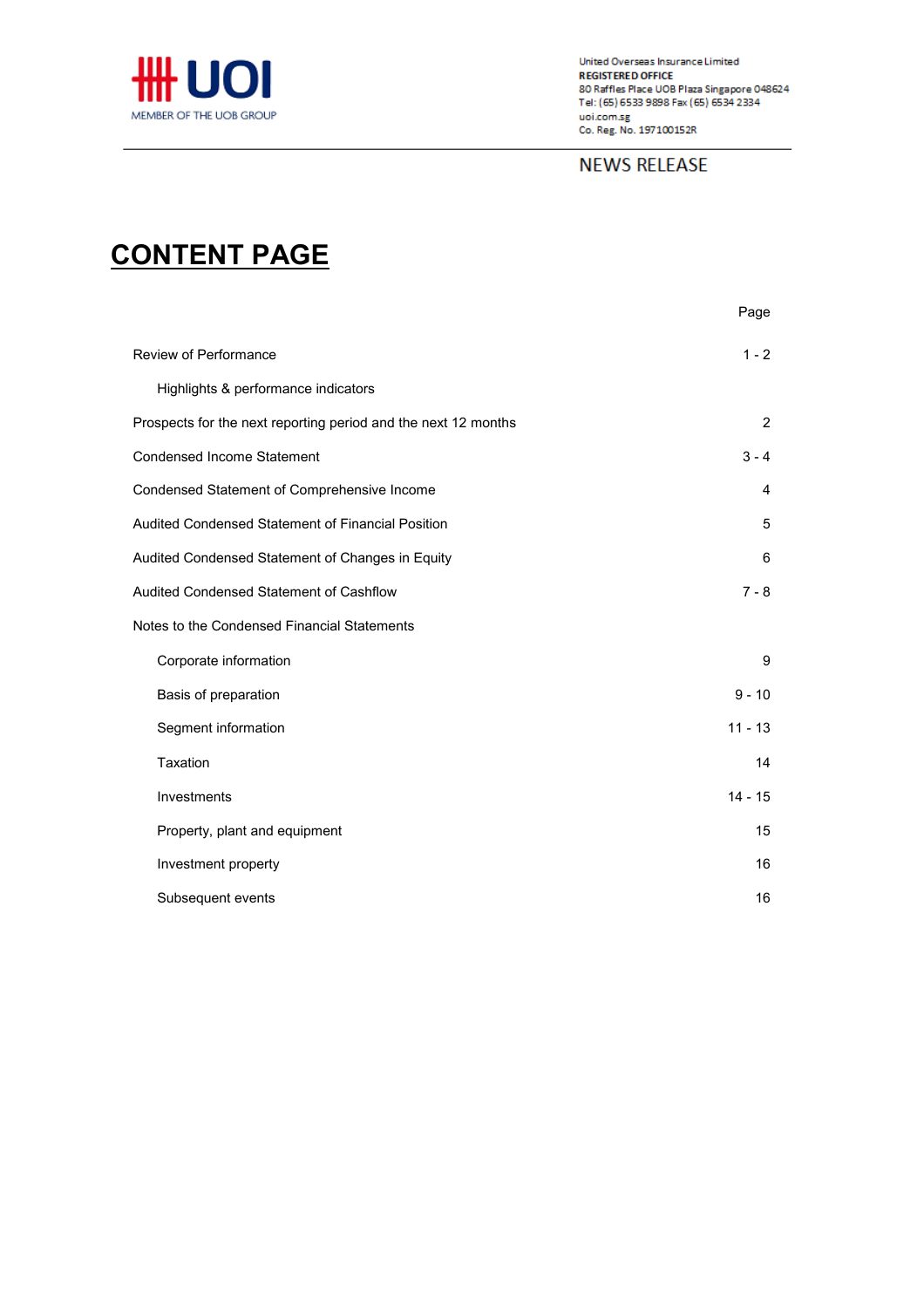

# **NEWS RELEASE**

### **1. Review of performance**

Highlights and performance indicators

| <b>Selected Financial Items</b>                  | <b>FY</b><br>2021<br>\$'000 | <b>FY</b><br>2020<br>\$'000 | Incr/<br>(Decr)<br>% | 2nd Half<br>2021<br>\$'000 | 2nd Half<br>2020<br>\$'000 | Incr/<br>(Decr)<br>% |
|--------------------------------------------------|-----------------------------|-----------------------------|----------------------|----------------------------|----------------------------|----------------------|
| Gross premium written                            | 97,419                      | 96,857                      | $+0.6$               | 40,183                     | 40,296                     | $-0.3$               |
| Net earned premium                               | 40,942                      | 41,419                      | $-1.2$               | 21,028                     | 21,539                     | $-2.4$               |
| Net claims incurred                              | (11, 789)                   | (11,662)                    | $+1.1$               | (5, 375)                   | (5, 210)                   | $+3.2$               |
| Net commission                                   | 6,253                       | 5,873                       | $+6.5$               | 4,509                      | 3,244                      | $+39.0$              |
| Management expenses                              | (14, 643)                   | (14, 578)                   | $+0.4$               | (7, 556)                   | (8,049)                    | $-6.1$               |
| Underwriting profit                              | 20,763                      | 21,052                      | $-1.4$               | 12,606                     | 11,524                     | $+9.4$               |
| Non-underwriting income                          | 12,002                      | 8,455                       | $+42.0$              | 6,384                      | 7,850                      | $-18.7$              |
| Profit before tax                                | 32,765                      | 29,507                      | $+11.0$              | 18,990                     | 19,374                     | $-2.0$               |
| Profit after tax                                 | 26,588                      | 24,104                      | $+10.3$              | 14,996                     | 15,542                     | $-3.5$               |
| Other comprehensive<br>income/(loss), net of tax | 10,067                      | (3,300)                     | $+405.1$             | (5, 569)                   | 8,246                      | $-167.5$             |
| Total comprehensive income                       | 36,655                      | 20,804                      | $+76.2$              | 9,427                      | 23,788                     | $-60.4$              |
| Net asset value per share (\$)                   | 7.33                        | 6.94                        | $+5.6$               | 7.33                       | 6.94                       | $+5.6$               |

| /וcr<br>er)<br>% | 2nd Half<br>2021<br>\$'000 | 2nd Half<br>2020<br>\$'000 | Incr/<br>(Decr)<br>% |
|------------------|----------------------------|----------------------------|----------------------|
| $+0.6$           | 40,183                     | 40,296                     | $-0.3$               |
| $-1.2$           | 21,028                     | 21,539                     | $-2.4$               |
| $+1.1$           | (5, 375)                   | (5, 210)                   | $+3.2$               |
| $+6.5$           | 4,509                      | 3,244                      | $+39.0$              |
| $+0.4$           | (7, 556)                   | (8,049)                    | $-6.1$               |
| $-1.4$           | 12,606                     | 11,524                     | $+9.4$               |
| $-42.0$          | 6,384                      | 7,850                      | $-18.7$              |
| $-11.0$          | 18,990                     | 19,374                     | $-2.0$               |
| $-10.3$          | 14,996                     | 15,542                     | $-3.5$               |
| <b>05.1</b>      | (5, 569)                   | 8,246                      | $-167.5$             |
| -76.2            | 9,427                      | 23,788                     | $-60.4$              |
| $+5.6$           | 7.33                       | 6.94                       | +5.6                 |

Note : NM = Not Meaningful

| <b>Financial Ratios</b>                  | <b>FY</b><br>2021<br>% | FY<br>2020<br>% | Incr/<br>(Decr)<br>% - point | 2nd Half<br>2021<br>% | 2nd Half<br>2020<br>% | Incr/<br>(Decr)<br>% - point |
|------------------------------------------|------------------------|-----------------|------------------------------|-----------------------|-----------------------|------------------------------|
| Net incurred loss ratio <sup>(1)</sup>   | 28.8                   | 28.2            | $+2.1$                       | 25.6                  | 24.2                  | $+5.8$                       |
| Net commission ratio $(2)$               | (15.3)                 | (14.2)          | $+7.7$                       | (21.4)                | (15.1)                | $+41.7$                      |
| Management expenses ratio <sup>(3)</sup> | 35.8                   | 35.2            | $+1.7$                       | 35.9                  | 37.4                  | $-4.0$                       |
| Underwriting profit ratio <sup>(4)</sup> | 50.7                   | 50.8            | $-0.2$                       | 59.9                  | 53.5                  | $+12.0$                      |

#### Note :

(1) Net incurred loss ratio is computed by dividing net claims incurred by net earned premium.

(2) Net commission ratio is computed by dividing net commission by net earned premium. When this ratio is in negative,

net commission is an income to the Company.

(3) Management expenses ratio is computed by dividing management expenses for insurance operations by net earned premium.

(4) Underwriting profit ratio is computed by dividing net underwriting profit by net earned premium.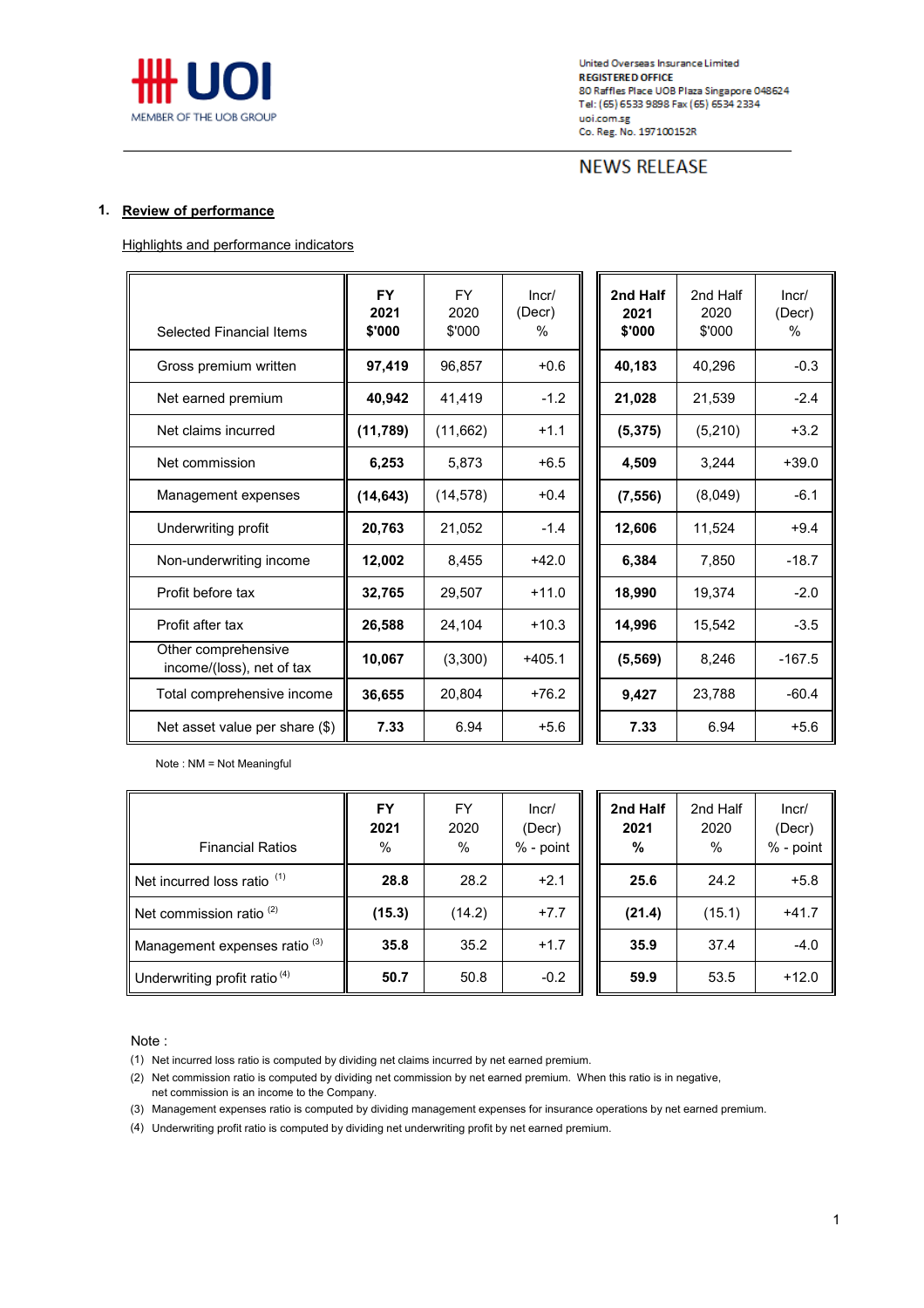

**NEWS RELEASE** 

#### **1. Review of performance (cont'd)**

#### Highlights and performance indicators (cont'd)

#### 2021 versus 2020

Gross premium increased by \$0.6 million or 0.6% to \$97.4 million. The increase came mainly from Property and Other Accident classes of insurance. Net earned premium decreased by \$0.5 million or 1.2% to \$40.9 million and net claims incurred increased by \$0.1 million or 1.1%. Net commission income increased by \$0.4 million due to higher profit commission recoverable from reinsurers in the current year. Management expenses increased by 0.4% to \$14.6 million due to higher staff cost as the government's Job Support Scheme received in the previous year was not repeated in the current year. Consequently, underwriting profit decreased by 1.4% to \$20.8 million and underwriting profit ratio decreased by 0.2 percentage point to 50.7%.

Non-underwriting income increased by \$3.5 million or 42.0% to \$12.0 million as compared to \$8.5 million in the corresponding period last year due to unrealised gains from revaluation of investment property as compared to a loss in 2020 and exchange gains.

Other comprehensive income, net of tax, which affects the balance sheet and not the profit before tax had recorded an unrealised gain of \$10.0 million instead of an unrealised loss of \$3.3 million in the corresponding period last year. This was due mainly to the rebound of global financial markets and healthy returns from the equity markets offset by some losses in the fixed income markets.

Overall, total comprehensive income increased by \$15.9 million when compared to the corresponding period last year due mainly to reasons as mentioned earlier.

#### 2nd Half 2021 ("2H2021") versus 2nd Half 2020 ("2H2020")

The Company's gross premium decreased by \$0.1 million or 0.3% to \$40.2 million. Net earned premium decreased by \$0.5 million or 2.4% in 2H2021 as compared to 2H2020. Net claims incurred increased by \$0.2 million or 3.2%. Net commission income increased by \$1.3 million or 39.0%. Management expenses was lower by \$0.5 million or 6.1%. Consequently, underwriting profit increased by \$1.1 million or 9.4% due to higher net commission income and lower management expenses.

The Company recorded a lower non-underwriting income of \$6.4 million as compared to \$7.9 million in the corresponding second half last year due to lower dividend and interest income received.

Consequently, overall profit before tax decreased by 2.0% to \$19.0 million.

Net claims incurred ratio for 2H2021 was 25.6%, which was higher than the ratio of 24.2% for the corresponding period. Commission ratio was higher by 41.7 percentage points. Management expenses ratio for 2H2021 was lower than 2H2020 by 4.0 percentage points. Hence, underwriting profit ratio increased by 12.0 percentage points.

### **2. Prospects for the next reporting period and the next 12 months**

The COVID-19 pandemic continues to be troubling with variants of the virus spreading in spite of containment efforts. Furthermore, Singapore and the rest of the global economies are likely to continue to face tough challenges ahead posed by adverse business conditions and worsening climate change. In light of the imminent challenges, the Company will maintain its judicious underwriting prudence so as to achieve sustainable and profitable growth. In addition to driving the cross selling initiatives with the parent bank in Singapore and elsewhere in the region, the Company will further develop the insurance intermediary business and invest even more in its digitalization capabilities.

Many uncertainties arising particularly from the pandemic, geo-political developments, global trade tensions and market volatility may continue to affect the investment markets. The Company will nonetheless be vigilant and calibrate its investment strategies to take into account the vagaries of the investment environment.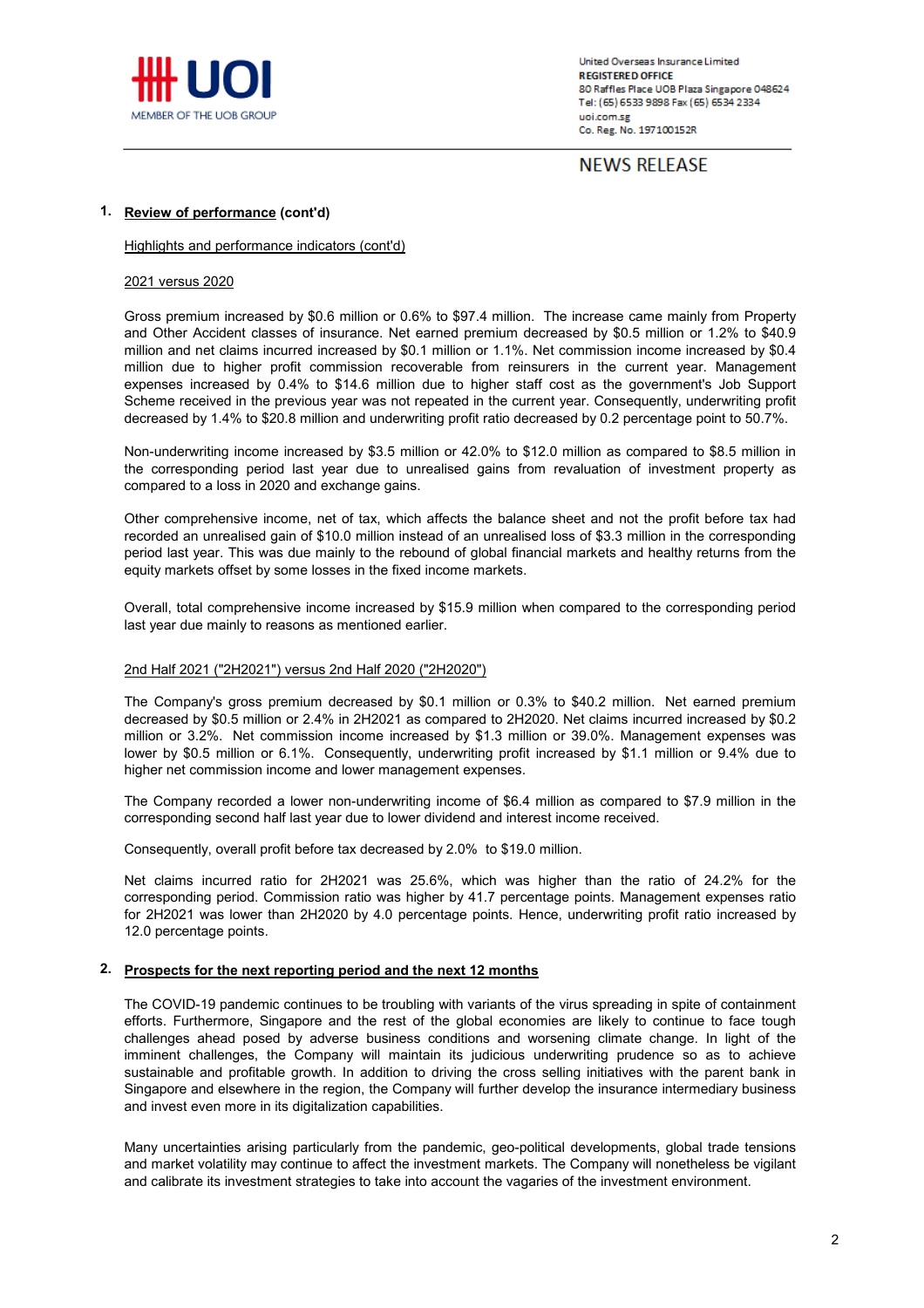

# **NEWS RELEASE**

## **3. Condensed Income Statement for the year ended 31 December 2021**

|                                                                                                                                                                                                                                              | Note | <b>Full Year</b><br>2021<br>\$'000<br>(Audited) | <b>Full Year</b><br>2020<br>\$'000<br>(Audited) | 2nd Half<br>2021<br>\$'000               | 2nd Half<br>2020<br>\$'000       |
|----------------------------------------------------------------------------------------------------------------------------------------------------------------------------------------------------------------------------------------------|------|-------------------------------------------------|-------------------------------------------------|------------------------------------------|----------------------------------|
| (a) Gross premium written                                                                                                                                                                                                                    |      | 97,419                                          | 96,857                                          | 40,183                                   | 40,296                           |
| Net earned premium<br>Net claims incurred<br>Net commission<br>Management expenses :                                                                                                                                                         |      | 40,942<br>(11, 789)<br>6,253                    | 41,419<br>(11,662)<br>5,873                     | 21,028<br>(5, 375)<br>4,509              | 21,539<br>(5,210)<br>3,244       |
| Staff cost<br>Depreciation<br>Foreign exchange (losses)/gains<br>Write-back/(provision) of impairment losses                                                                                                                                 |      | (9, 142)<br>(1, 843)<br>(153)                   | (7,657)<br>(1,808)<br>2                         | (4,698)<br>(914)<br>(175)                | (3, 447)<br>(1, 109)<br>(290)    |
| on owner-occupied property<br>Other operating expenses<br>Underwriting profit                                                                                                                                                                |      | 763<br>(4, 268)<br>20,763                       | (763)<br>(4, 352)<br>21,052                     | 763<br>(2, 532)<br>12,606                | (763)<br>(2, 440)<br>11,524      |
| Dividend income from investments<br>Interest income from investments<br>Interest on fixed deposits and bank balances<br>Losses on disposal of fixed assets<br>(Provision)/write-back of expected credit loss                                 |      | 3,907<br>7,988<br>41<br>(19)                    | 3,553<br>8,896<br>249                           | 1,937<br>3,913<br>12<br>(19)             | 2,655<br>4,220<br>31             |
| on debt securities at fair value through<br>other comprehensive income ("FVOCI")<br>Amortisation of premium on investments<br>Rental income from investment property<br>Miscellaneous income<br>Net fair value gains/(losses) on mandatorily |      | (9)<br>(929)<br>823<br>171                      | 26<br>(781)<br>1,006<br>64                      | (22)<br>(448)<br>406<br>94               | (22)<br>(441)<br>530<br>8        |
| measured at fair value through profit or<br>loss ("FVTPL") investments - unrealised<br>Net fair value gains/(losses) on investment<br>property - unrealised<br>Net (losses)/gains on disposal of FVOCI<br>investments                        | 8(e) | 522<br>2,026<br>(904)                           | (46)<br>(1, 382)<br>761                         | 173<br>2,026<br>(252)                    | 153<br>(1, 382)<br>1,499         |
| Net fair value gains/(losses) on financial<br>derivatives - realised<br>Net fair value (losses)/gains on financial<br>derivatives - unrealised<br>Exchange gains/(losses)                                                                    |      | 206<br>(4, 960)<br>5,785                        | (2,057)<br>3,885<br>(3, 335)                    | (1,622)<br>1,096<br>386                  | 13,568<br>(1,751)<br>(10, 346)   |
| Management expenses not charged<br>to insurance revenue account:<br>Management fees<br>Depreciation<br>Other operating expenses<br>Non-underwriting income                                                                                   |      | 1,031<br>(1, 438)<br>(61)<br>(1, 147)<br>12,002 | (1, 507)<br>(1, 326)<br>(1,058)<br>8,455        | (140)<br>(744)<br>(61)<br>(491)<br>6,384 | 1,471<br>(678)<br>(194)<br>7,850 |
| Profit before tax<br>Tax expense<br>Profit after tax                                                                                                                                                                                         | 8(d) | 32,765<br>(6, 177)<br>26,588                    | 29,507<br>(5, 403)<br>24,104                    | 18,990<br>(3,994)<br>14,996              | 19,374<br>(3,832)<br>15,542      |
| Profit attributable to equity holders of<br>the Company                                                                                                                                                                                      |      | 26,588                                          | 24,104                                          | 14,996                                   | 15,542                           |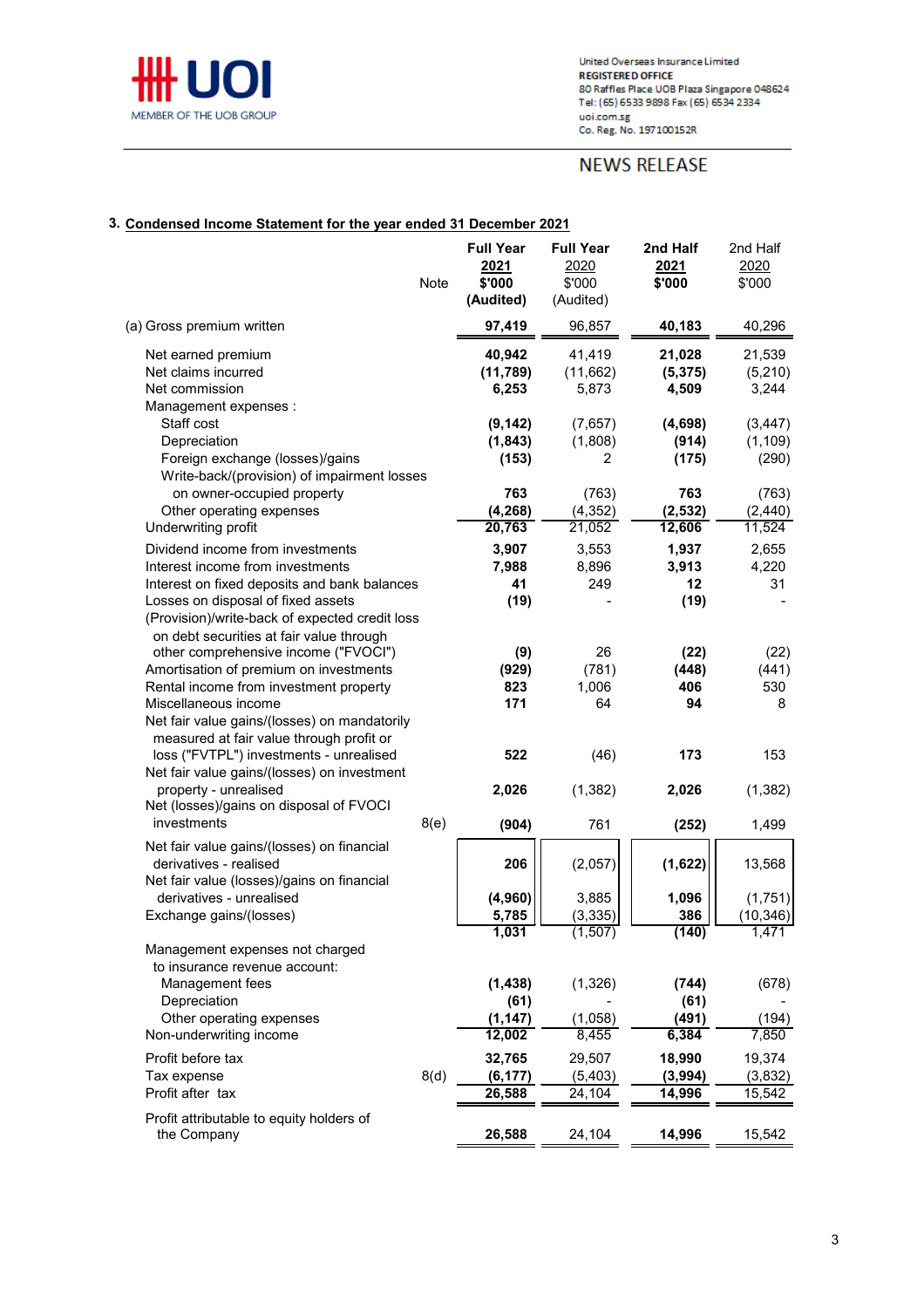

# **NEWS RELEASE**

## **3. Condensed Income Statement for the year ended 31 December 2021 (cont'd)**

|                                                         | <b>Full Year</b><br><u>2021</u><br>\$'000<br>(Audited) | Full Year<br>2020<br>\$'000<br>(Audited) | 2nd Half<br><u>2021</u><br>\$'000 | 2nd Half<br>2020<br>\$'000 |
|---------------------------------------------------------|--------------------------------------------------------|------------------------------------------|-----------------------------------|----------------------------|
| (b) Gross premium income                                | 97,419                                                 | 96,857                                   | 40,183                            | 40,296                     |
| Net profit after tax<br>(c)                             | 26,588                                                 | 24.104                                   | 14,996                            | 15,542                     |
| Earnings per share:<br>(b)<br>Basic and diluted (cents) | 43.48                                                  | 39.41                                    | 49.04                             | 50.83                      |

### **4. Condensed Statement of Comprehensive Income for the year ended 31 December 2021**

| \$'000<br>\$'000<br>\$'000<br>\$'000<br>(Audited)<br>(Audited)<br>Net profit<br>26,588<br>24,104<br>14,996<br>Other comprehensive income :<br>Items that will not be reclassified to<br>profit or loss :<br>Net fair value gains/(losses) on equity securities<br>at FVOCI<br>18,207<br>(8,321)<br>(3,708)<br>9,070<br>Tax related to the above<br>1,284<br>575<br>(2,892)<br>(1, 857)<br>15,315<br>(7, 037)<br>(3, 133)<br>7,213<br>801<br>801<br>Net fair value gains on property<br>Tax related to the above<br>(136)<br>(136)<br>665<br>665<br>Items that may be reclassified<br>subsequently to profit or loss :<br>Debt securities at FVOCI<br>Changes in fair value<br>(8,041)<br>5,294<br>(4,016) | <b>Full Year</b><br>2021 | <b>Full Year</b><br>2020 | 2nd Half<br>2021 | 2nd Half<br>2020 |
|-----------------------------------------------------------------------------------------------------------------------------------------------------------------------------------------------------------------------------------------------------------------------------------------------------------------------------------------------------------------------------------------------------------------------------------------------------------------------------------------------------------------------------------------------------------------------------------------------------------------------------------------------------------------------------------------------------------|--------------------------|--------------------------|------------------|------------------|
|                                                                                                                                                                                                                                                                                                                                                                                                                                                                                                                                                                                                                                                                                                           |                          |                          |                  |                  |
|                                                                                                                                                                                                                                                                                                                                                                                                                                                                                                                                                                                                                                                                                                           |                          |                          |                  | 15,542           |
|                                                                                                                                                                                                                                                                                                                                                                                                                                                                                                                                                                                                                                                                                                           |                          |                          |                  |                  |
|                                                                                                                                                                                                                                                                                                                                                                                                                                                                                                                                                                                                                                                                                                           |                          |                          |                  |                  |
|                                                                                                                                                                                                                                                                                                                                                                                                                                                                                                                                                                                                                                                                                                           |                          |                          |                  |                  |
|                                                                                                                                                                                                                                                                                                                                                                                                                                                                                                                                                                                                                                                                                                           |                          |                          |                  |                  |
|                                                                                                                                                                                                                                                                                                                                                                                                                                                                                                                                                                                                                                                                                                           |                          |                          |                  |                  |
|                                                                                                                                                                                                                                                                                                                                                                                                                                                                                                                                                                                                                                                                                                           |                          |                          |                  |                  |
|                                                                                                                                                                                                                                                                                                                                                                                                                                                                                                                                                                                                                                                                                                           |                          |                          |                  |                  |
|                                                                                                                                                                                                                                                                                                                                                                                                                                                                                                                                                                                                                                                                                                           |                          |                          |                  |                  |
|                                                                                                                                                                                                                                                                                                                                                                                                                                                                                                                                                                                                                                                                                                           |                          |                          |                  |                  |
|                                                                                                                                                                                                                                                                                                                                                                                                                                                                                                                                                                                                                                                                                                           |                          |                          |                  |                  |
|                                                                                                                                                                                                                                                                                                                                                                                                                                                                                                                                                                                                                                                                                                           |                          |                          |                  |                  |
|                                                                                                                                                                                                                                                                                                                                                                                                                                                                                                                                                                                                                                                                                                           |                          |                          |                  |                  |
|                                                                                                                                                                                                                                                                                                                                                                                                                                                                                                                                                                                                                                                                                                           |                          |                          |                  | 2,718            |
| Transfer to profit or loss on disposal<br>904<br>(761)<br>252                                                                                                                                                                                                                                                                                                                                                                                                                                                                                                                                                                                                                                             |                          |                          |                  | (1, 499)         |
| Changes in allowance for expected credit                                                                                                                                                                                                                                                                                                                                                                                                                                                                                                                                                                                                                                                                  |                          |                          |                  |                  |
| gains/(losses)<br>(26)<br>22<br>22<br>9                                                                                                                                                                                                                                                                                                                                                                                                                                                                                                                                                                                                                                                                   |                          |                          |                  |                  |
| Tax related to the above<br>1,215<br>(770)<br>641                                                                                                                                                                                                                                                                                                                                                                                                                                                                                                                                                                                                                                                         |                          |                          |                  | (208)            |
| (5, 913)<br>3,737<br>(3, 101)                                                                                                                                                                                                                                                                                                                                                                                                                                                                                                                                                                                                                                                                             |                          |                          |                  | 1,033            |
| Other comprehensive income/(loss) for                                                                                                                                                                                                                                                                                                                                                                                                                                                                                                                                                                                                                                                                     |                          |                          |                  |                  |
| 10,067<br>(3,300)<br>(5, 569)<br>the period, net of tax                                                                                                                                                                                                                                                                                                                                                                                                                                                                                                                                                                                                                                                   |                          |                          |                  | 8,246            |
|                                                                                                                                                                                                                                                                                                                                                                                                                                                                                                                                                                                                                                                                                                           |                          |                          |                  |                  |
| Total comprehensive income for                                                                                                                                                                                                                                                                                                                                                                                                                                                                                                                                                                                                                                                                            |                          |                          |                  |                  |
| 36,655<br>9,427<br>20,804<br>23,788<br>the period, net of tax                                                                                                                                                                                                                                                                                                                                                                                                                                                                                                                                                                                                                                             |                          |                          |                  |                  |
|                                                                                                                                                                                                                                                                                                                                                                                                                                                                                                                                                                                                                                                                                                           |                          |                          |                  |                  |
| Total comprehensive income attributable to                                                                                                                                                                                                                                                                                                                                                                                                                                                                                                                                                                                                                                                                |                          |                          |                  |                  |
| 36,655<br>20,804<br>9,427<br>23,788<br>equity holders of the Company                                                                                                                                                                                                                                                                                                                                                                                                                                                                                                                                                                                                                                      |                          |                          |                  |                  |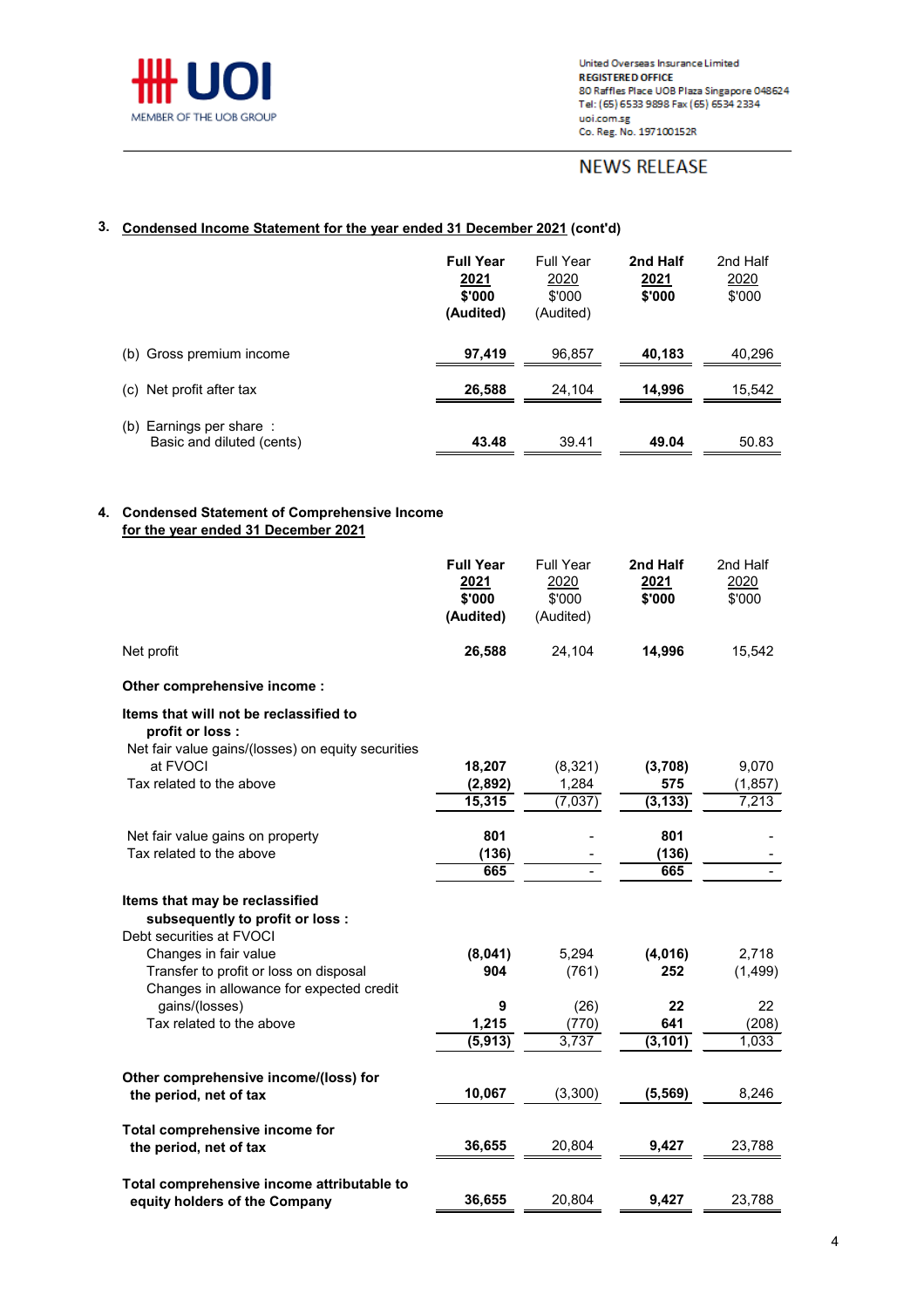

# **NEWS RELEASE**

### **5. Audited Condensed Statement of Financial Position**

|                                                                                                                                                                                                                                                                                                                                                                                                                                                                   | <b>Note</b>            | 31 December<br>2021<br>\$'000                                                                                           | 31 December<br>2020<br>\$'000                                                                                          |
|-------------------------------------------------------------------------------------------------------------------------------------------------------------------------------------------------------------------------------------------------------------------------------------------------------------------------------------------------------------------------------------------------------------------------------------------------------------------|------------------------|-------------------------------------------------------------------------------------------------------------------------|------------------------------------------------------------------------------------------------------------------------|
| (a) Share capital - Issued and fully paid<br>Reserves                                                                                                                                                                                                                                                                                                                                                                                                             |                        | 91,733<br>356,479<br>448,212                                                                                            | 91,733<br>332,666<br>424,399                                                                                           |
| <b>Liabilities</b><br>Insurance creditors<br>Non-trade creditors and accrued liabilities<br>Lease liabilities<br>Amount owing to related companies<br>Derivative financial liabilities<br>Tax payable<br>Deferred tax liabilities<br>Deferred acquisition cost - reinsurers' share<br>Gross technical balances<br>- Reserve for unexpired risks<br>- Reserve for outstanding claims                                                                               |                        | 12,089<br>7,887<br>28<br>2,058<br>158<br>8,686<br>8,569<br>8,710<br>50,876<br>108,510<br>207,571<br>655,783             | 10,254<br>7,288<br>1,159<br>1,465<br>1,290<br>8,605<br>9,049<br>8,787<br>49,040<br>116,546<br>213,483<br>637,882       |
| <b>Assets</b><br>Bank balances and fixed deposits<br>Insurance debtors<br>Non-trade debtors and accrued interest receivables<br>Amount owing from related companies<br>Derivative financial assets<br>Associated company<br>Investments<br>Investment property<br><b>Fixed assets</b><br>Right-of-use assets<br>Deferred acquisition cost - gross<br>Reinsurers' share of technical balances<br>- Reserve for unexpired risks<br>- Reserve for outstanding claims | 8(e)<br>$8(e)$ , $(g)$ | 40,003<br>14,990<br>5,131<br>3<br>747<br>1<br>435,593<br>27,858<br>33,515<br>23<br>6,997<br>29,970<br>60,952<br>655,783 | 59,742<br>9,913<br>4,786<br>6,839<br>1<br>398,142<br>27,591<br>24,866<br>1,231<br>7,025<br>29,479<br>68,267<br>637,882 |

| (b) Net asset value per share (S\$) | 7.33   | 6.94   |
|-------------------------------------|--------|--------|
| Number of shares issued ('000)      | 61.155 | 61,155 |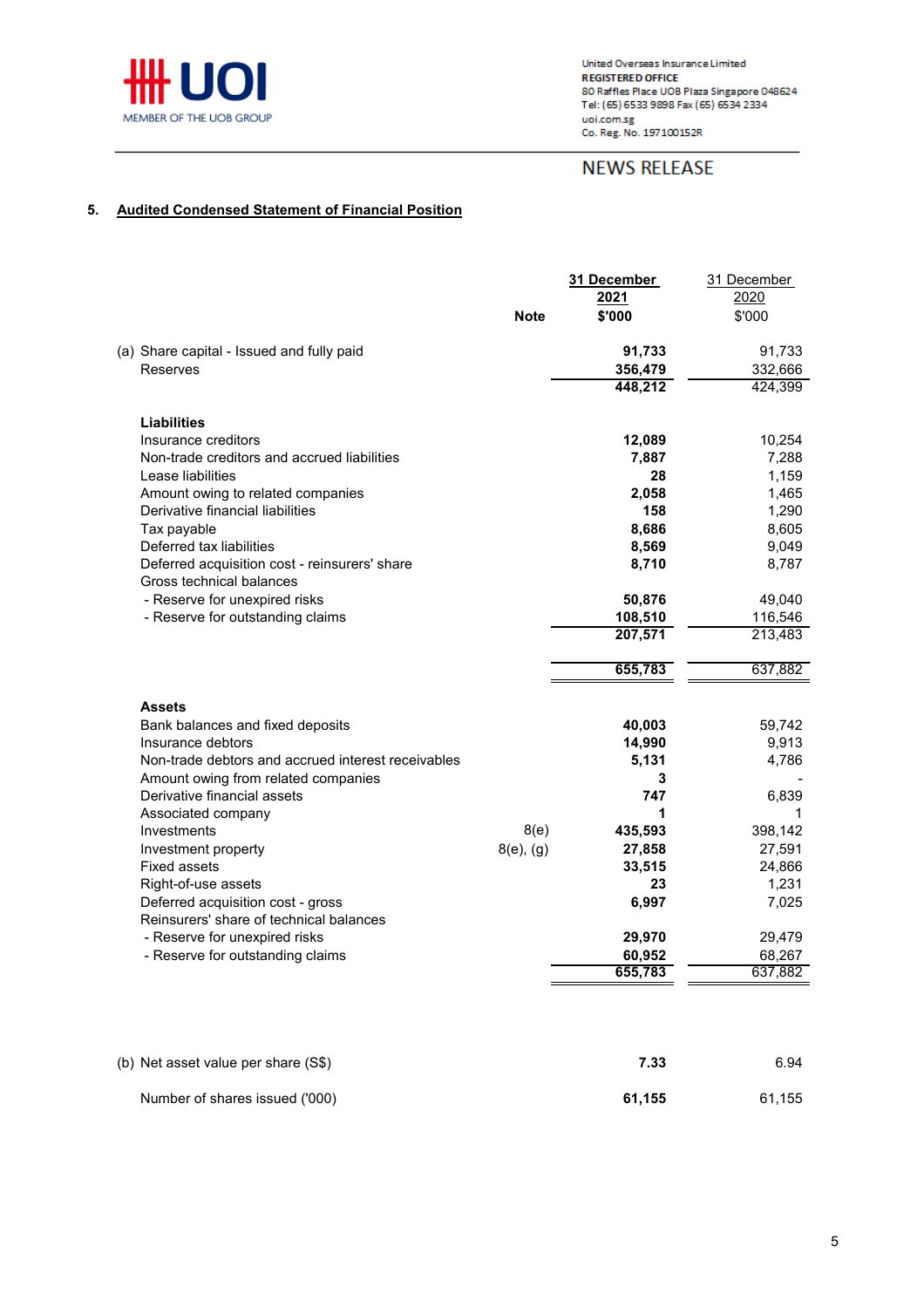

# **NEWS RELEASE**

# **6. Audited Condensed Statement of Changes in Equity**

|                                                                                                        |                            |                              | Revaluation<br>on |                                             |                               |                  |
|--------------------------------------------------------------------------------------------------------|----------------------------|------------------------------|-------------------|---------------------------------------------|-------------------------------|------------------|
|                                                                                                        | Share<br>capital<br>\$'000 | General<br>reserve<br>\$'000 | reserve<br>\$'000 | investment Revaluation<br>surplus<br>\$'000 | Retained<br>profits<br>\$'000 | Total<br>\$'000  |
| Balance at 1 January 2021                                                                              | 91,733                     | 22,880                       | 43,607            |                                             | 266,179                       | 424,399          |
| Profit net of tax<br>Other comprehensive income for                                                    |                            | ٠                            | 9,402             | 665                                         | 26,588                        | 26,588           |
| the year ended 31 December, net of tax<br>Total comprehensive income for<br>the year ended 31 December |                            |                              | 9,402             | 665                                         | 26,588                        | 10,067<br>36,655 |
| Transfer of fair value reserves of equity<br>securities at FVOCI upon disposal, net of tax             |                            |                              | (11, 408)         |                                             | 11,408                        |                  |
| Dividend for Year 2020                                                                                 |                            |                              |                   |                                             | (7,644)                       | (7,644)          |
| Dividend for Year 2021                                                                                 |                            |                              |                   |                                             | (5, 198)                      | (5, 198)         |
| <b>Balance at 31 December 2021</b>                                                                     | 91,733                     | 22,880                       | 41,601            | 665                                         | 291,333                       | 448,212          |
| Balance at 1 January 2020                                                                              | 91,733                     | 22,880                       | 47,363            |                                             | 256,296                       | 418,272          |
| Profit net of tax                                                                                      |                            |                              |                   |                                             | 24,104                        | 24,104           |
| Other comprehensive loss for<br>the year ended 31 December, net of tax                                 |                            |                              | (3,300)           |                                             |                               | (3,300)          |
| Total comprehensive (loss)/income for<br>the year ended 31 December                                    |                            |                              | (3,300)           |                                             | 24,104                        | 20,804           |
| Transfer of fair value reserves of equity<br>securities at FVOCI upon disposal, net of tax             |                            |                              | (456)             |                                             | 456                           |                  |
| Dividend for Year 2019                                                                                 |                            |                              |                   |                                             | (9, 479)                      | (9, 479)         |
| Dividend for Year 2020                                                                                 |                            |                              |                   |                                             | (5, 198)                      | (5, 198)         |
| <b>Balance at 31 December 2020</b>                                                                     | 91,733                     | 22,880                       | 43,607            |                                             | 266,179                       | 424,399          |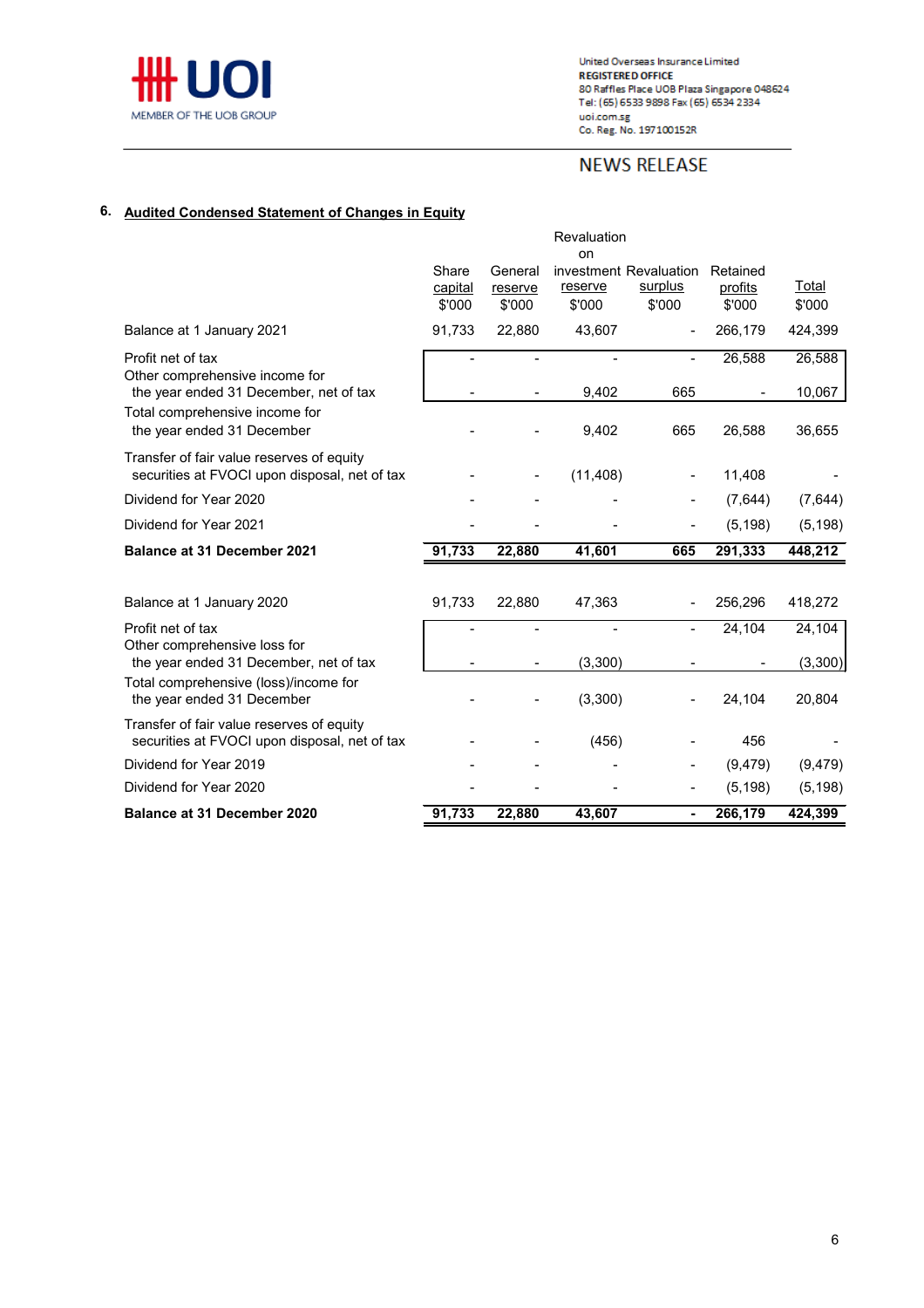

# **NEWS RELEASE**

### **7. Audited Condensed Statement of Cashflow**

|                                                                                                         | Note | 12 months<br>ended 31<br><b>December</b><br>2021<br>\$'000 | 12 months<br>ended 31<br>December<br>2020<br>\$'000 |
|---------------------------------------------------------------------------------------------------------|------|------------------------------------------------------------|-----------------------------------------------------|
| Cash flows from operating activities                                                                    |      |                                                            |                                                     |
| Profit before tax                                                                                       |      | 32,765                                                     | 29,507                                              |
| Adjustments for:                                                                                        |      |                                                            |                                                     |
| Movement in net reserve for unexpired risks                                                             |      | 1,345                                                      | (2,648)                                             |
| Movement in net deferred acquisition costs                                                              |      | (49)                                                       | 777                                                 |
| Movement in net outstanding claims<br>Net fair value losses/(gains) on financial derivatives-unrealised |      | (721)<br>4,960                                             | (601)<br>(3,885)                                    |
| Net fair value (gains)/losses on mandatorily measured at FVTPL                                          |      |                                                            |                                                     |
| investments - unrealised                                                                                |      | (522)                                                      | 46                                                  |
| (Write-back)/provision of impairment losses on                                                          |      |                                                            |                                                     |
| owner-occupied property                                                                                 |      | (763)                                                      | 763                                                 |
| Net fair value (gains)/losses on investment property - unrealised                                       |      | (2,026)                                                    | 1,382                                               |
| Losses on disposal of fixed assets                                                                      |      | 19                                                         |                                                     |
| Depreciation                                                                                            |      | 1,904                                                      | 1,808                                               |
| Interest paid                                                                                           |      | 13                                                         | 41                                                  |
| Net losses/(gains) on disposal of FVOCI investments<br>Amortisation of premium on investments           | 8(e) | 904<br>929                                                 | (761)<br>781                                        |
| Provision/(write-back) of expected credit loss on                                                       |      |                                                            |                                                     |
| debts securities at FVOCI                                                                               |      | 9                                                          | (26)                                                |
| Gross dividend from investments                                                                         |      | (3,907)                                                    | (3, 553)                                            |
| Interest income from investments                                                                        |      | (7,988)                                                    | (8,896)                                             |
| Interest on fixed deposits and bank balances                                                            |      | (41)                                                       | (249)                                               |
| Exchange (gains)/losses                                                                                 |      | (5, 927)                                                   | 3,268                                               |
| Operating profit before working capital changes                                                         |      | 20,904                                                     | 17,754                                              |
| Changes in working capital:                                                                             |      |                                                            |                                                     |
| Trade and other receivables                                                                             |      | (5, 490)                                                   | 10,693                                              |
| Amount owing from related companies                                                                     |      | (3)                                                        |                                                     |
| Trade and other payables                                                                                |      | 2,434                                                      | 205                                                 |
| Amount owing to related companies                                                                       |      | 593                                                        | 825                                                 |
| Cash generated from operations                                                                          |      | 18,438                                                     | 29,477                                              |
| Tax paid                                                                                                |      | (8, 389)                                                   | (4, 454)                                            |
| Interest paid<br>Net cash flows from operating activities                                               |      | (13)<br>10,036                                             | (41)<br>24,982                                      |
|                                                                                                         |      |                                                            |                                                     |
| Cash flows from investing activities                                                                    | 8(e) | 316,203                                                    | 231,342                                             |
| Proceeds from disposal of investments<br>Purchase of investments                                        |      | (337, 968)                                                 | (232, 439)                                          |
| Purchase of investment property                                                                         | 8(g) |                                                            | (28, 973)                                           |
| Purchase of owner-occupied property                                                                     | 8(f) |                                                            | (24, 582)                                           |
| Purchase of fixed assets                                                                                | 8(f) | (6,041)                                                    | (705)                                               |
| Proceeds from/(placement in) long-term fixed deposits                                                   |      | 927                                                        | (21)                                                |
| Gross dividend from investments                                                                         |      | 3,864                                                      | 3,558                                               |
| Interest income from investments                                                                        |      | 8,098                                                      | 9,175                                               |
| Interest received from fixed deposits and bank balances                                                 |      | 42                                                         | 305                                                 |
| Net cash flows used in investing activities                                                             |      | (14, 875)                                                  | (42, 340)                                           |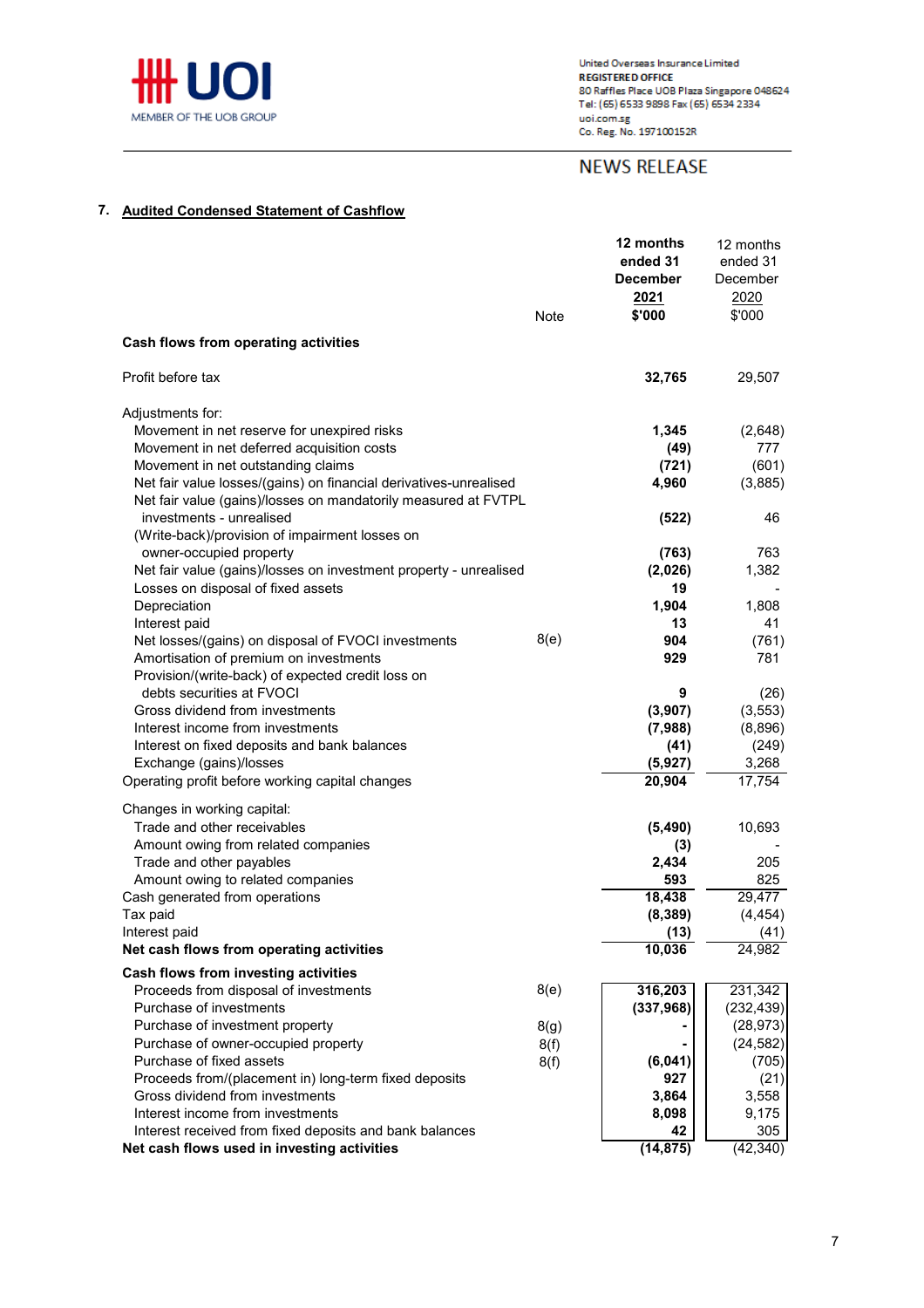

# **NEWS RELEASE**

## **7. Audited Condensed Statement of Cashflow (cont'd)**

|                                                  | 12 months<br>ended 31 | 12 months<br>ended 31 |
|--------------------------------------------------|-----------------------|-----------------------|
|                                                  | <b>December</b>       | December              |
|                                                  | 2021<br>\$'000        | 2020<br>\$'000        |
| Cash flows from financing activity               |                       |                       |
| Leases paid                                      | (1, 131)              | (1,209)               |
| Dividend paid                                    | (12, 842)             | (14,677)              |
| Cash flows used in financing activity            | (13, 973)             | (15, 886)             |
| Net decrease in cash and cash equivalents        | (18, 812)             | (33,244)              |
| Cash and cash equivalents at beginning of period | 57,288                | 90,532                |
| Cash and cash equivalents at end of period       | 38,476                | 57,288                |

For the purpose of statement of cash flows, cash and cash equivalents comprise the following :

|                                                           | 12 months<br>ended 31 | 12 months<br>ended 31 |
|-----------------------------------------------------------|-----------------------|-----------------------|
|                                                           | <b>December</b>       | December              |
|                                                           | 2021<br>\$'000        | 2020<br>\$'000        |
| Cash and bank balances                                    | 23,694                | 32,269                |
| Fixed deposits placement with maturity less than 3 months | 14.782                | 25,019                |
| Cash and cash equivalents                                 | 38,476                | 57,288                |
| Fixed deposits placement with maturity more than 3 months | 1.527                 | 2,454                 |
|                                                           | 40,003                | 59,742                |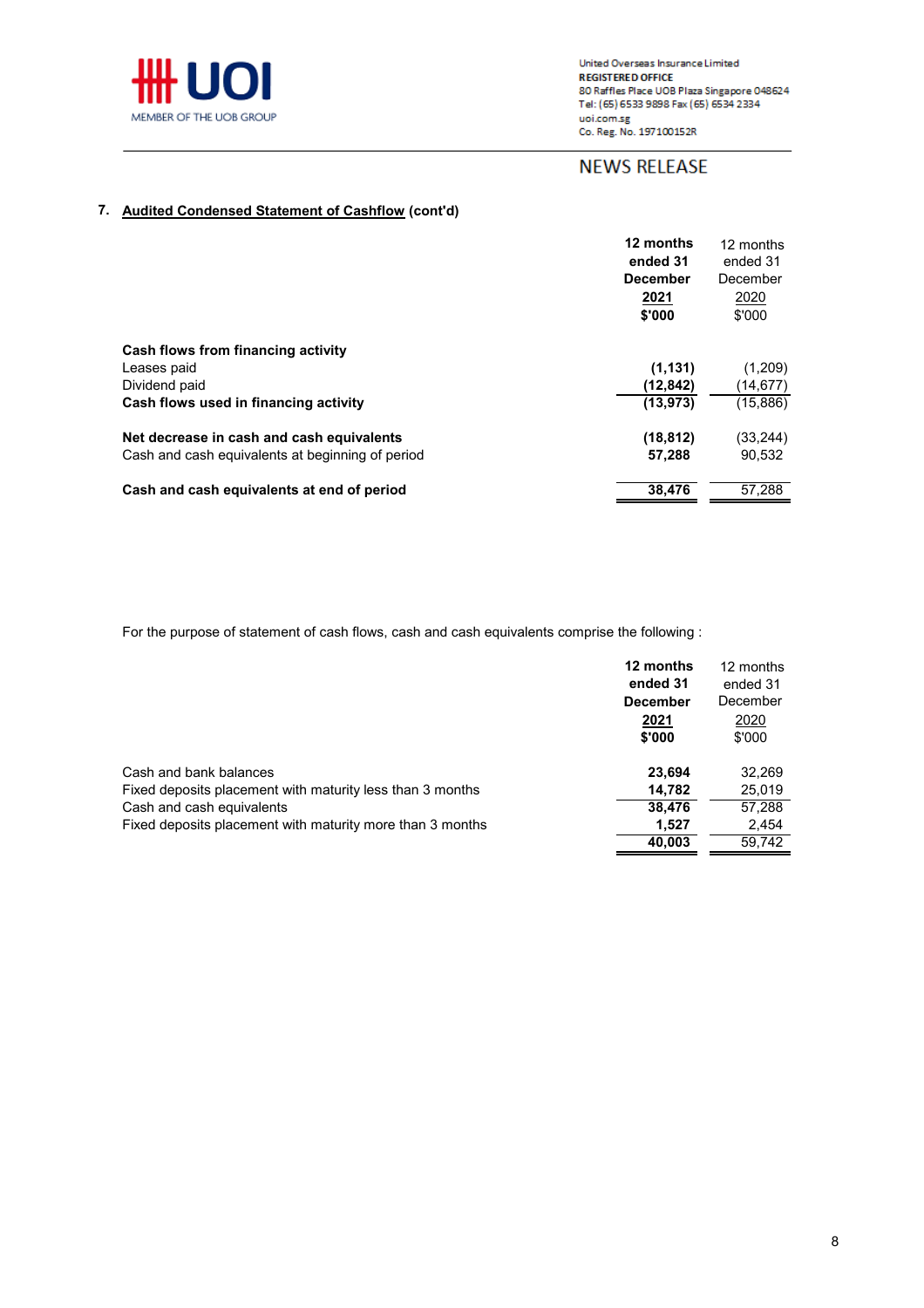

# **NEWS RELEASE**

#### **8. Notes to the Condensed Financial Statements**

### **(a) Corporate information**

United Overseas Insurance Limited (the Company) is a limited liability company domiciled and incorporated in Singapore and is listed on the Singapore Exchange Securities Trading Limited (SGX-ST). These condensed financial statements for the year ended 31 December 2021 are for the Company. The principal activities of the Company is the underwriting of general insurance business.

### **(b) Basis of preparation**

The condensed financial statements for the the year ended 31 December 2021 have been prepared in accordance with Singapore Financial Reporting Standards (International) ("SFRS(I)"). The condensed financial statements do not include all the information required for a complete set of financial statements. However, selected explanatory notes are included to explain events and transactions that are significant to an understanding of the changes in the Company's financial position and performance of the Company since the last annual financial statements for the year ended 31 December 2020.

The accounting policies adopted are consistent with those of the previous financial year which were prepared in accordance with SFRS(I)s, except for the adoption of new and amended standards as set out in Note 8(b)(i).

The condensed financial statements are presented in Singapore dollar which is the Company's functional currency.

#### **(i) New and amended standards adopted by the Company**

A number of amendments to standards have become applicable for the current reporting period. The Company did not have to change its accounting policies or make retrospective adjustments as a result of adopting those standards.

#### **(ii) Use of judgements and estimates**

In preparing the condensed financial statements, management has made judgements, estimates and assumptions that affect the application of accounting policies and the reported amounts of assets and liabilities, income and expense.

The significant judgements made by management in applying the Company's accounting policies and the key sources of estimation uncertainty were the same as those that applied to the financial statements as at and for the year ended 31 December 2020.

Estimates and underlying assumptions are reviewed on an ongoing basis. Revisions to accounting estimates are recognised in the period in which the estimates are revised and in any future periods affected.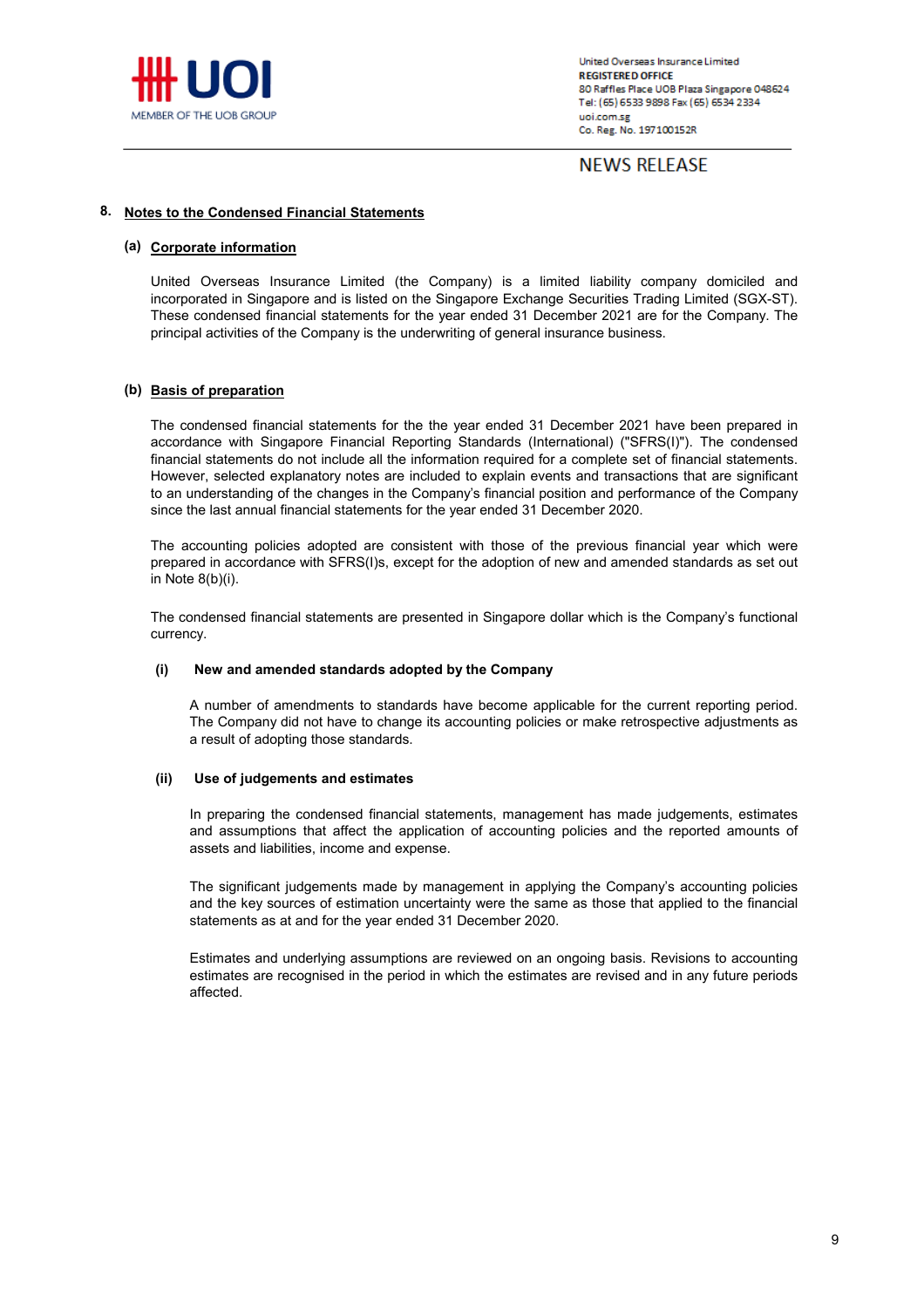

# **NEWS RELEASE**

#### **8. Notes to the Condensed Financial Statements (cont'd)**

#### **(b) Basis of preparation (cont'd)**

### **(ii) Use of judgements and estimates (cont'd)**

In applying Company's accounting policies, management has made the following judgements, apart from those involving estimations, which have the most significant effect on the amounts recognised in the condensed financial statements.

### Insurance Risks

The claims reserve estimation process involves estimation of case reserves, additional reserves for claims incurred but not reported and expected future movements in the estimated ultimate liabilities associated with outstanding reported claims incurred but not enough reported. They are periodically reviewed together with certifying actuary's yearly assessment.

The best estimates for premium liabilities have been determined such that the total liability reserve would be adequate to pay for future claims and expenses in servicing the unexpired policies as of the valuation date.

The principal assumption underlying the actuarial estimate of the claim liabilities is that the past claims development experience of the Company is indicative of likely future claims development, both in terms of expected amounts and variability around those expected amounts. In estimating the required claims reserve, the actuary also considers business strategy, trends in claims frequency and severity, rate of settlement, and the impact of changes in the underwriting and claims handling policies of the Company.

#### Impairment Losses on Financial Assets

The measurement of impairment losses under SFRS(I) 9 across relevant financial assets requires judgement, in particular for the estimation of the amount and timing of future cash flows when determining impairment losses and the assessment of a significant increase in credit risk. These estimates are driven by the outcome of modelled ECL scenarios and the relevant input used.

#### Revaluation of owner-occupied and investment property

The Company carries its investment property at fair value, with changes in fair value being recognised in profit or loss. In addition, it measures the owner-occupied property at fair value less accumulated depreciation and impairment allowance.

The Company engaged real estate valuation experts to assess fair value as at 31 December 2021. The fair value of the owner-occupied and investment property are determined by independent real estate valuation experts using the market comparable.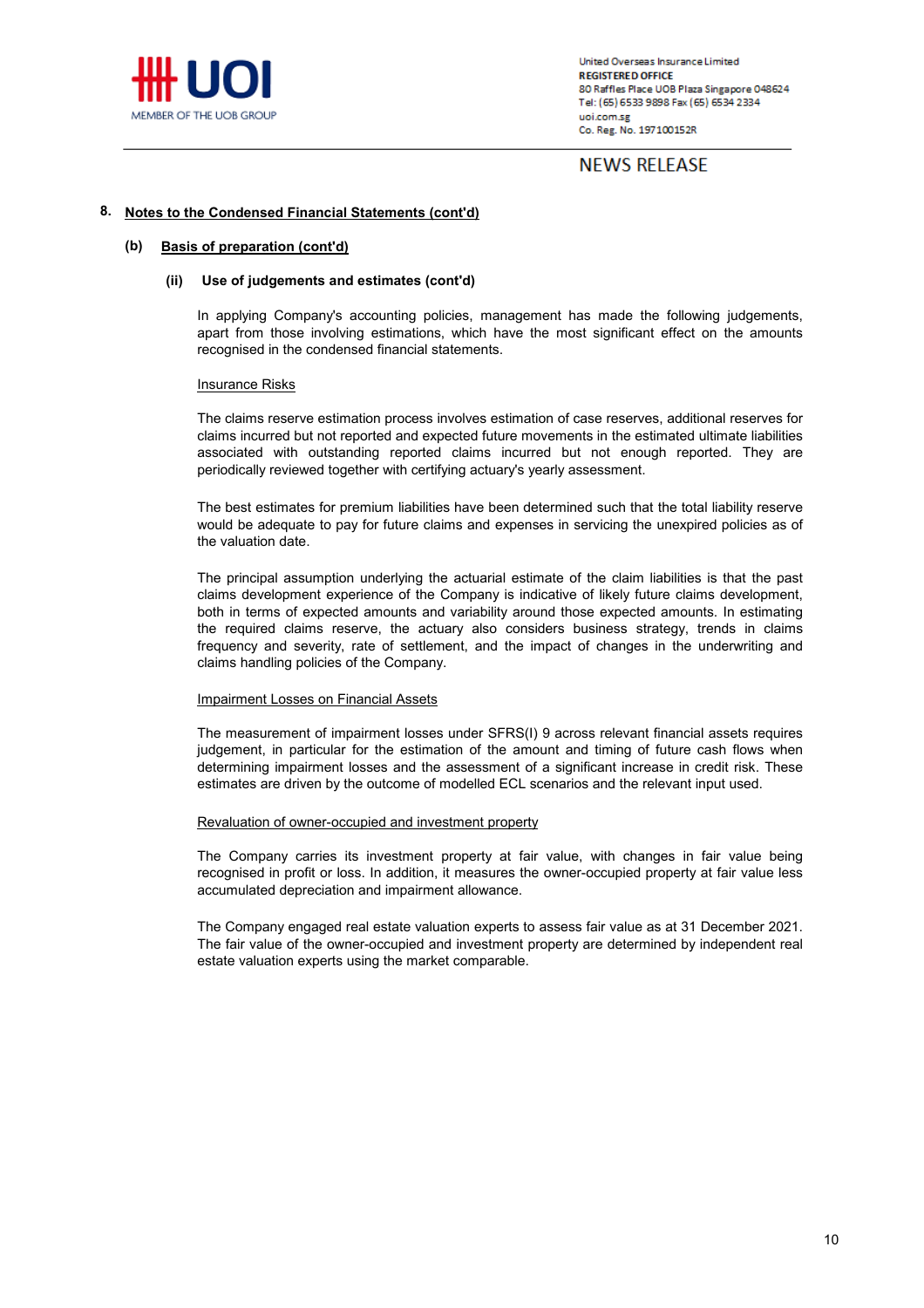

# **NEWS RELEASE**

### **8. Notes to the Condensed Financial Statements (cont'd)**

**(c) Segment information**  SIF OIF SHF Total \$'000 \$'000 \$'000 \$'000 **From 1 January 2021 to 31 December 2021** Gross premium written  $68,540$   $28,879$  - 97,419 Net earned premium  $27,353$   $13,589$  - 40,942<br>Net claims incurred  $(4,611)$   $(7,178)$  -  $(11,789)$ Net claims incurred (4,611) (7,178) - (11,789)<br>Net commission (7,036 (783) - 6,253 Net commission Management expenses<br>
Underwriting profit<br>
Underwriting profit<br>
20.763 Underwriting profit 18,380 2,383 - 20,763 Gross dividends from investments and the control of the 1,385 289 2,233 3,907 Interest income from investments and the control of the 4,289 and 4,289 and 4,289 and 4,289 and 4,988 and 4,988 Interest on fixed deposits and bank balances<br>
Rental income from property<br>
24 14 3 823 823 Rental income from property Net fair value losses on financial derivatives (2,521) (563) (1,670) (4,754) Net fair value gains on mandatorily measured at FVTPL investments - unrealised 261 255 6 522 Net fair value gains on investment property - unrealised - - 2,026 - 2,026 2,026 2,026 - 2,026 2,026 2,026 2,026 2,026 2,026 2,026 2,026 2,026 2,026 2,026 Net losses on sale of fixed assets (19) and the control of the control of the control of the control of the control of the control of the control of the control of the control of the control of the control of the control o Net losses on disposal of FVOCI investments (431) (149) (324) (904)<br>Exchange gains (5.785) (904) (149) (149) (149) (149) (15.785 Exchange gains Miscellaneous expenses (278) (113) (376) (767) Management expenses not charged to insurance revenue account - net (849) (188) (1,609) (2,646) Profit before tax 23,255 3,562 5,948 32,765 Tax expense  $\frac{(5,363)}{17,892}$   $\frac{(208)}{3,354}$   $\frac{(606)}{5,342}$   $\frac{(6,177)}{26,588}$ Profit after tax Segment total assets as at 31 December 2021 329,638 78,801 247,344 655,783 Segment total liabilities as at 31 December 2021 152,991 43,339 11,241 207,571 **From 1 January 2020 to 31 December 2020** Gross premium written **1988** - 1999 - 1999 - 1999 - 1999 - 1999 - 1999 - 1999 - 1999 - 1999 - 1999 - 1999 - 199 Net earned premium  $28,303$   $13,116$  - 41,419<br>Net claims incurred  $(6,604)$   $(5,058)$  -  $(11,662)$ Net claims incurred  $(6,604)$   $(5,058)$  -Net commission 6,873 Management expenses<br>
Underwriting profit<br>  $\frac{(11,814)}{17,367}$   $\frac{(2,764)}{3,685}$   $\frac{1}{17}$   $\frac{(14,578)}{21,052}$ Underwriting profit Gross dividends from investments<br>
1,158 221 2,174 3,553<br>
1,804 1,024 3,068 8,896 Interest income from investments 1,804 1,024 3,068 8,896 Interest on fixed deposits and bank balances 149 57 43 249 Rental income from property<br>
Net fair value gains on financial derivatives<br>
288, 1,828<br>
288, 1,828 Net fair value gains on financial derivatives 1953 51 824 1,828 Net fair value losses on mandatorily measured at FVTPL investments - unrealised (23) (23) (23) (23) (23) Net gains on disposal of FVOCI investments 158 160 243 761 Exchange losses (1,659) (426) (1,250) (3,335) Net fair value losses on investment property - unrealised - - (1,382) (1,382) Miscellaneous expenses (238) (84) (369) (691) Management expenses not charged to insurance revenue account - net  $\frac{(782)}{22,087}$   $\frac{(178)}{4,487}$   $\frac{(1,424)}{2,933}$   $\frac{(2,384)}{29,507}$ Profit before tax Tax expense (4,221) (562) (620) (5,403) Profit after tax **17,866** 3,925 2,313 24,104 Segment total assets as at 31 December 2020 328,247 76,371 233,264 637,882

Segment total liabilities as at 31 December 2020 162,895 40,640 9,948 213,483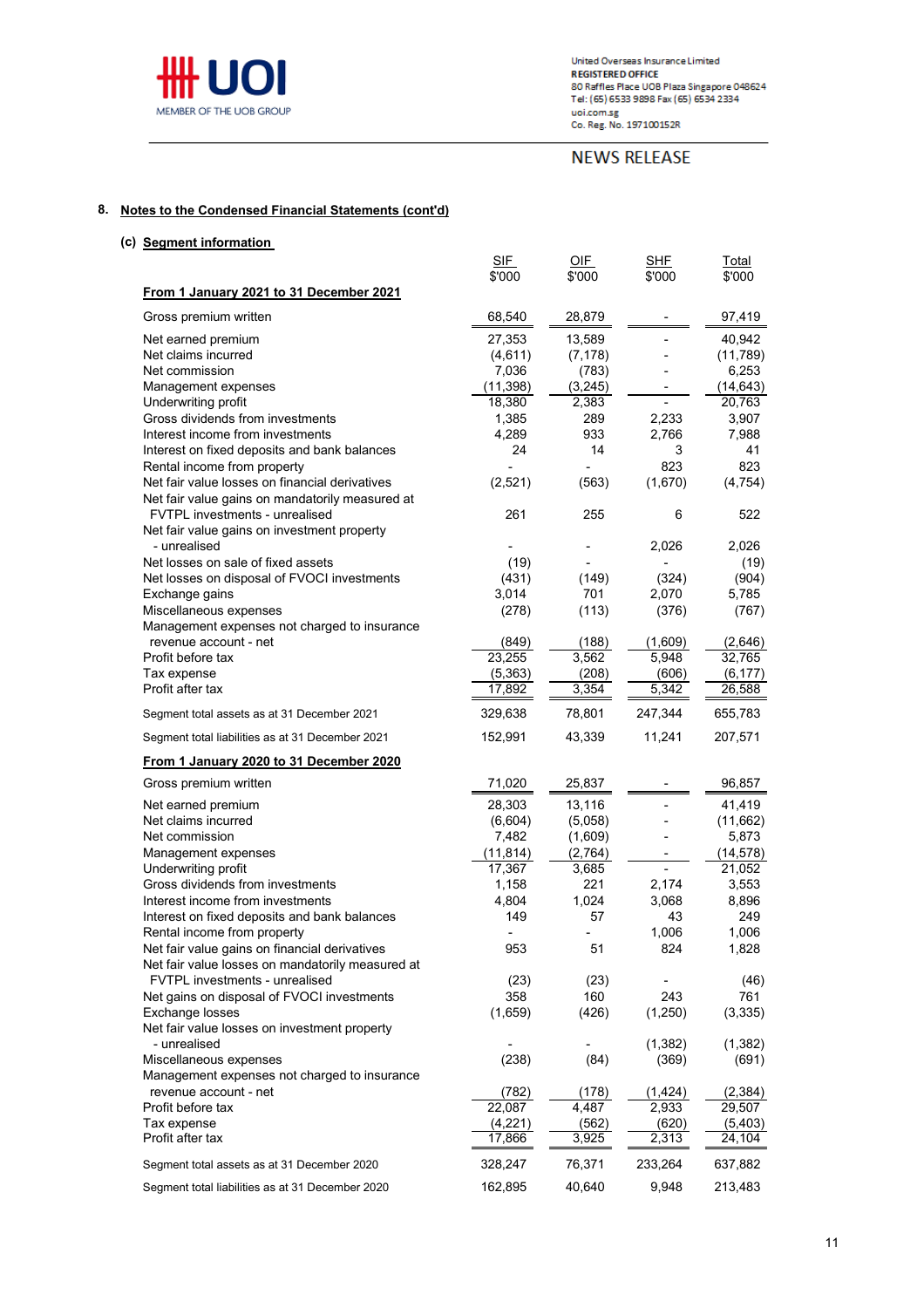

# **NEWS RELEASE**

### **8. Notes to the Condensed Financial Statements (cont'd)**

| (c) Segment information (cont'd)                                                                |                 |                  |                   |                    |
|-------------------------------------------------------------------------------------------------|-----------------|------------------|-------------------|--------------------|
|                                                                                                 | <b>SIF</b>      | OIF              | <b>SHF</b>        | Total              |
|                                                                                                 | \$'000          | \$'000           | \$'000            | \$'000             |
| 1 July 2021 to 31 December 2021                                                                 |                 |                  |                   |                    |
| Gross premium written                                                                           | 30,452          | 9,731            |                   | 40,183             |
| Net earned premium                                                                              | 14,123          | 6,905            |                   | 21,028             |
| Net claims incurred                                                                             | (1,026)         | (4, 349)         |                   | (5,375)            |
| Net commission                                                                                  | 4,018           | 491              |                   | 4,509              |
| Management expenses                                                                             | (5,281)         | (2, 275)         |                   | (7, 556)           |
| Underwriting profit                                                                             | 11,834          | $\overline{772}$ |                   | 12,606             |
| Gross dividends from investments                                                                | 684             | 146              | 1,107             | 1,937              |
| Interest income from investments                                                                | 2,087           | 458              | 1,368             | 3,913              |
| Interest on fixed deposits and bank balances<br>Rental income from property                     | 9               | 3                | 823               | 12<br>823          |
| Net fair value losses on financial derivatives                                                  | (269)           | (68)             | (189)             | (526)              |
| Net fair value gains on mandatorily measured at                                                 |                 |                  |                   |                    |
| FVTPL investments - unrealised                                                                  | 86              | 81               | 6                 | 173                |
| Net fair value gains on investment property                                                     |                 |                  |                   |                    |
| - unrealised                                                                                    |                 |                  | 2,026             | 2,026              |
| Net losses on sale of fixed assets                                                              | (19)            |                  |                   | (19)               |
| Net (losses)/gains on disposal of FVOCI investments                                             | (98)            | 2                | (156)             | (252)              |
| Exchange gains                                                                                  | 157             | 55               | 174               | 386                |
| Miscellaneous expenses                                                                          | (124)           | (55)             | (614)             | (793)              |
| Management expenses not charged to insurance<br>revenue account - net                           |                 |                  |                   |                    |
| Profit before tax                                                                               | (444)<br>13,903 | (97)<br>1,297    | (755)<br>3,790    | (1, 296)<br>18,990 |
| Tax expense                                                                                     | (3, 773)        | 18               | (239)             | (3,994)            |
| Profit after tax                                                                                | 10,130          | 1,315            | 3,551             | 14,996             |
|                                                                                                 | 329,638         | 78,801           | 247,344           | 655,783            |
| Segment total assets as at 31 December 2021<br>Segment total liabilities as at 31 December 2021 | 152,991         | 43,339           | 11,241            | 207,571            |
|                                                                                                 |                 |                  |                   |                    |
| 1 July 2020 to 31 December 2020                                                                 |                 |                  |                   |                    |
| Gross premium written                                                                           | 31,688          | 8,608            |                   | 40,296             |
| Net earned premium                                                                              | 15,027          | 6,512            |                   | 21,539             |
| Net claims incurred                                                                             | (2,702)         | (2,508)          |                   | (5, 210)           |
| Net commission                                                                                  | 3,615           | (371)            |                   | 3,244              |
| Management expenses                                                                             | (5,731)         | (2,318)          |                   | (8,049)            |
| Underwriting profit<br>Gross dividends from investments                                         | 10,209<br>676   | 1,315<br>115     | $\blacksquare$    | 11,524             |
| Interest income from investments                                                                | 2,284           | 486              | 1,864<br>1,450    | 2,655<br>4,220     |
| Interest on fixed deposits and bank balances                                                    | 18              | 10               | 3                 | 31                 |
| Rental income from property                                                                     |                 |                  | 1,006             | 1,006              |
| Net fair value gains on financial derivatives                                                   | 6,340           | 1,402            | 4,075             | 11,817             |
| Net fair value gains on mandatorily measured at                                                 |                 |                  |                   |                    |
| FVTPL investments - unrealised                                                                  | 77              | 76               |                   | 153                |
| Net gains on disposal of FVOCI investments                                                      | 636             | 274              | 589               | 1,499              |
| Exchange losses                                                                                 | (5, 452)        | (1,226)          | (3,668)           | (10, 346)          |
| Net fair value losses on investment property<br>- unrealised                                    |                 |                  |                   |                    |
| Miscellaneous expenses                                                                          | (128)           | (55)             | (1, 382)<br>(748) | (1, 382)<br>(931)  |
| Management expenses not charged to insurance                                                    |                 |                  |                   |                    |
| revenue account - net                                                                           | (382)           | (85)             | (405)             | (872)              |
| Profit before tax                                                                               | 14,278          | 2,312            | 2,784             | 19,374             |
| Tax expense                                                                                     | (2,893)         | (344)            | (595)             | (3,832)            |
| Profit after tax                                                                                | 11,385          | 1,968            | 2,189             | 15,542             |
| Segment total assets as at 31 December 2020                                                     | 328,247         | 76,371           | 233,264           | 637,882            |
| Segment total liabilities as at 31 December 2020                                                | 162,895         | 40,640           | 9,948             | 213,483            |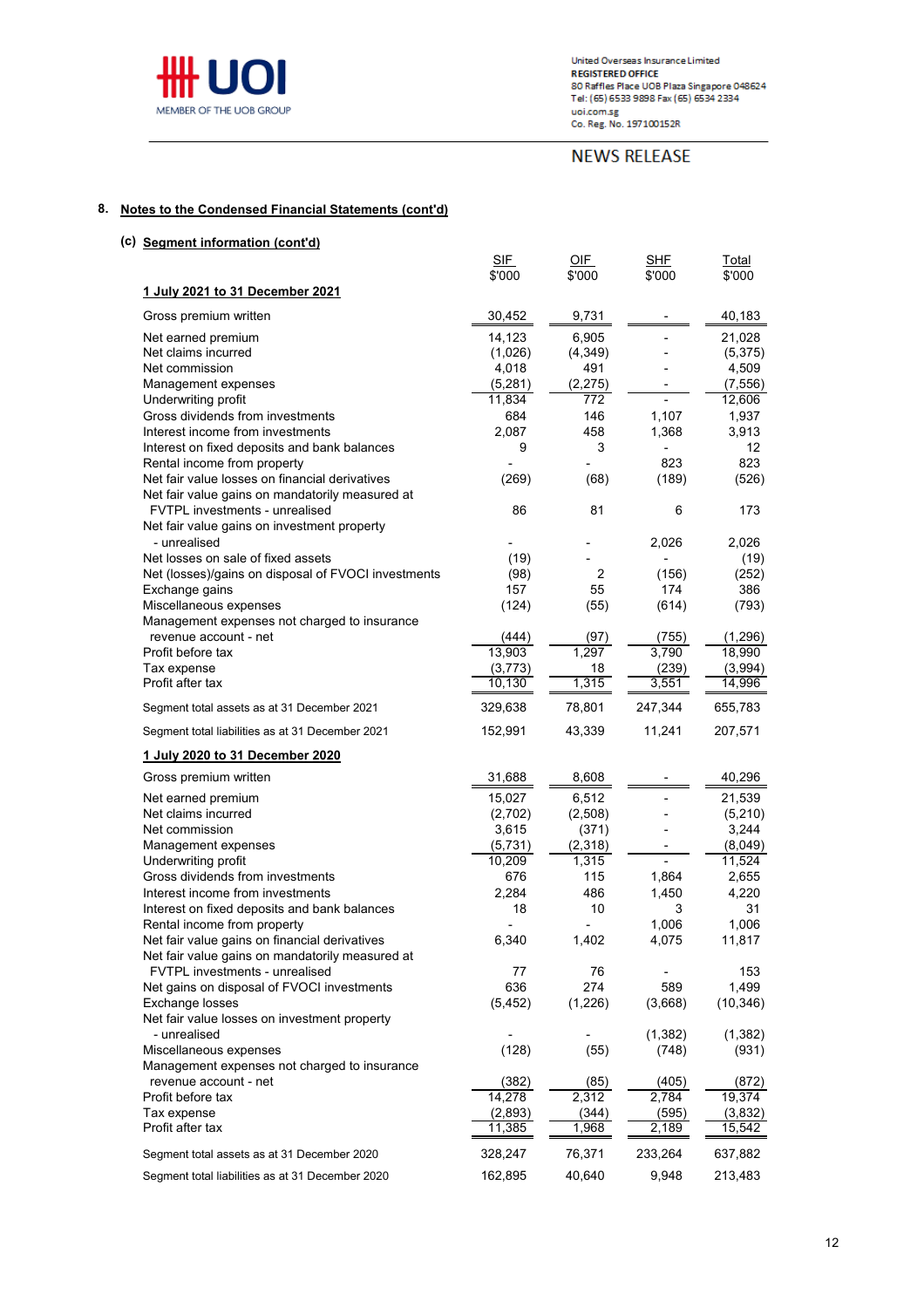

# **NEWS RELEASE**

### **8. Notes to the Condensed Financial Statements (cont'd)**

### **(c) Segment information (cont'd)**

The Company is principally engaged in the business of underwriting general insurance. As the company has different operating segments, its businesses are segregated into separate fund accounts in accordance with the requirements of the Singapore Insurance Act 1966.

As required under the Singapore Insurance Act, the Company has established and maintained a Singapore Insurance Fund (SIF) for insurance business relating to Singapore policies and an Offshore Insurance Fund (OIF) for insurance business relating to offshore policies. Shareholders' Fund (SHF) relates to the Company's investment activities of its non-insurance funds.

The segment information has been prepared in accordance with the Company's accounting policy and Singapore Financial Reporting Standards (International) (SFRS(I)).

### **Geographical information**

Geographical information of the Company's revenue derived from external customers based on location of insurance risks and non-current assets are as follows:

|               | Gross premium written for |        |             | Non-current assets as at |                |                          |                          |          |
|---------------|---------------------------|--------|-------------|--------------------------|----------------|--------------------------|--------------------------|----------|
|               | FY                        | FY     | 2nd Half    | 2nd Half                 | FY             | FY                       | 2nd Half                 | 2nd Half |
|               | <u>2021</u>               | 2020   | <u>2021</u> | 2020                     | 2021           | 2020                     | 2021                     | 2020     |
|               | \$'000                    | \$'000 | \$'000      | \$'000                   | \$'000         | \$'000                   | \$'000                   | \$'000   |
| Singapore     | 72,637                    | 74,302 | 32,421      | 33,245                   | 33,538         | 26,097                   | 33,538                   | 26,097   |
| Asean         | 17,124                    | 16,201 | 4.378       | 4,134                    | $\blacksquare$ | $\overline{\phantom{a}}$ |                          |          |
| <b>Others</b> | 7,658                     | 6,354  | 3,384       | 2.917                    | ۰              | ٠                        | $\overline{\phantom{0}}$ |          |
|               | 97,419                    | 96,857 | 40,183      | 40,296                   | 33,538         | 26,097                   | 33,538                   | 26,097   |

The Company's non-current assets presented above consist of fixed assets (including property for its own occupancy) and right-of-use assets.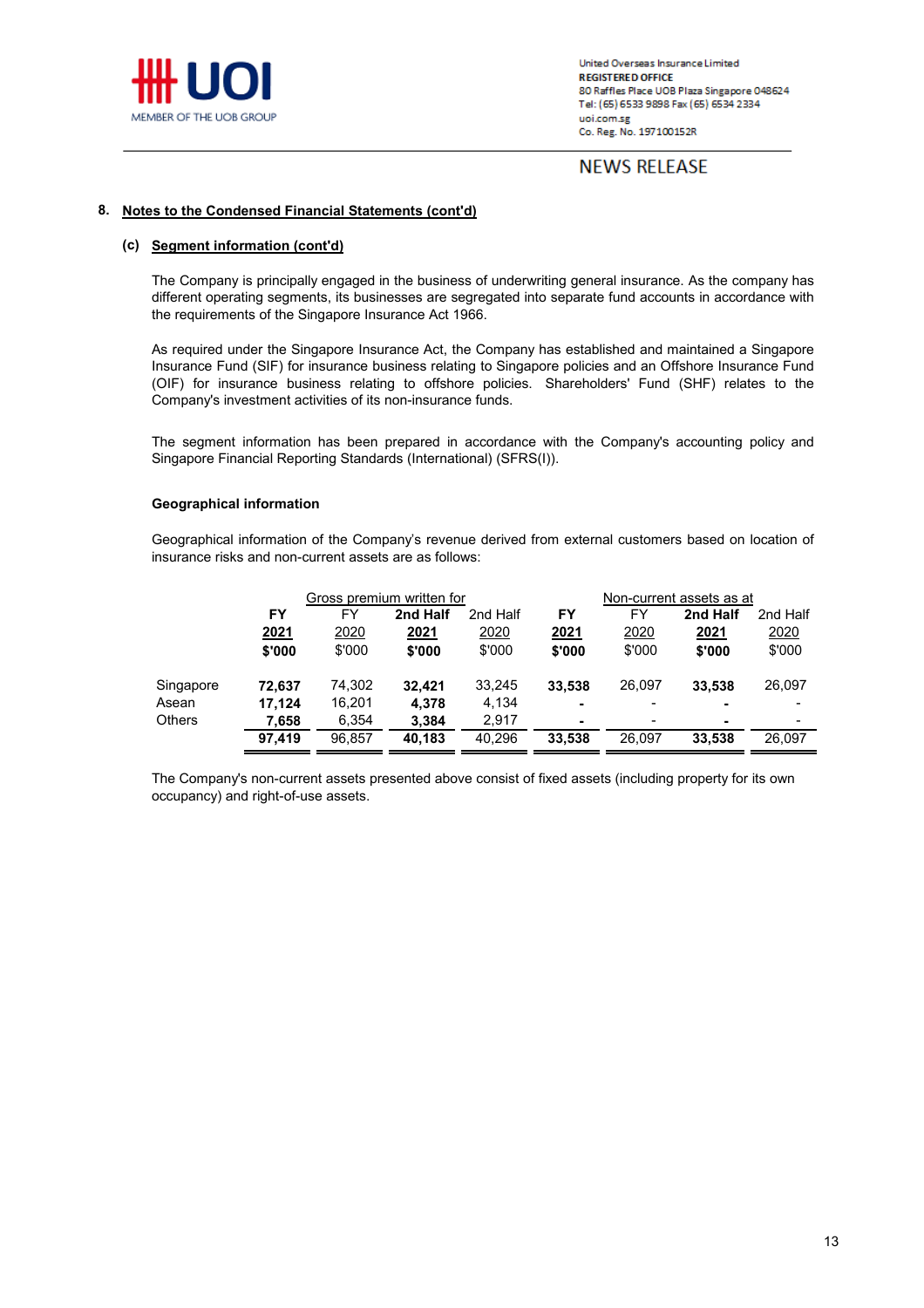

# **NEWS RELEASE**

#### **8. Notes to the Condensed Financial Statements (cont'd)**

#### **(d) Taxation**

The Company calculates the period income tax expense using the tax rate that would be applicable to the period concerned. The major components of income tax expense in the condensed income statement are:

|                             | 12 months<br>ended 31<br><b>December</b><br>2021 | 12 months<br>ended 31<br>December<br>2020 | 6 months<br>ended 31<br><b>December</b><br>2021 | 6 months<br>ended 31<br>December<br>2020 |
|-----------------------------|--------------------------------------------------|-------------------------------------------|-------------------------------------------------|------------------------------------------|
|                             | \$'000                                           | \$'000                                    | \$'000                                          | \$'000                                   |
| Current income tax expense  | 6,133                                            | 5,752                                     | 3,950                                           | 4,181                                    |
| Deferred income tax expense | 44                                               | (349)                                     | 44                                              | (349)                                    |
|                             | 6,177                                            | 5,403                                     | 3,994                                           | 3,832                                    |

#### **(e) Investments**

Financial instruments as at 31 December 2021

|                     | 31 December | 31 December |
|---------------------|-------------|-------------|
|                     | 2021        | 2020        |
|                     | \$'000      | \$'000      |
| Unit trusts         | 9,602       | 5,329       |
| Debt securities     | 277,554     | 262,867     |
| Equity securities   | 148,437     | 129,946     |
| Investment property | 27,858      | 27,591      |
|                     | 463,451     | 425,733     |

During the year, the Company disposed certain investments for cash and realised the capital appreciation due to the Company's investment strategy. These investments had a fair value \$316,203,000 (31 December 2020: \$231,342,000) at the date of disposal.

The net gain on disposal of the above investments was \$12,842,000 (31 December 2020: \$1,315,000).

#### **(i) Fair value measurement**

The Company categorises fair value measurements using a fair value hierarchy that is dependent on the valuation inputs used as follows:

(a) Level 1 – Quoted prices (unadjusted) in active markets for identical assets or liabilities that the Company can access at the measurement date;

(b) Level 2 – Input other than quoted prices included within Level 1 that are observable for the asset or liability, either directly or indirectly; and

(c) Level 3 – Unobservable inputs for the asset or liability.

Fair value measurements that use inputs of different hierarchy levels are categorised in its entirety in the same level of the fair value hierarchy as the lowest level input that is significant to the entire measurement.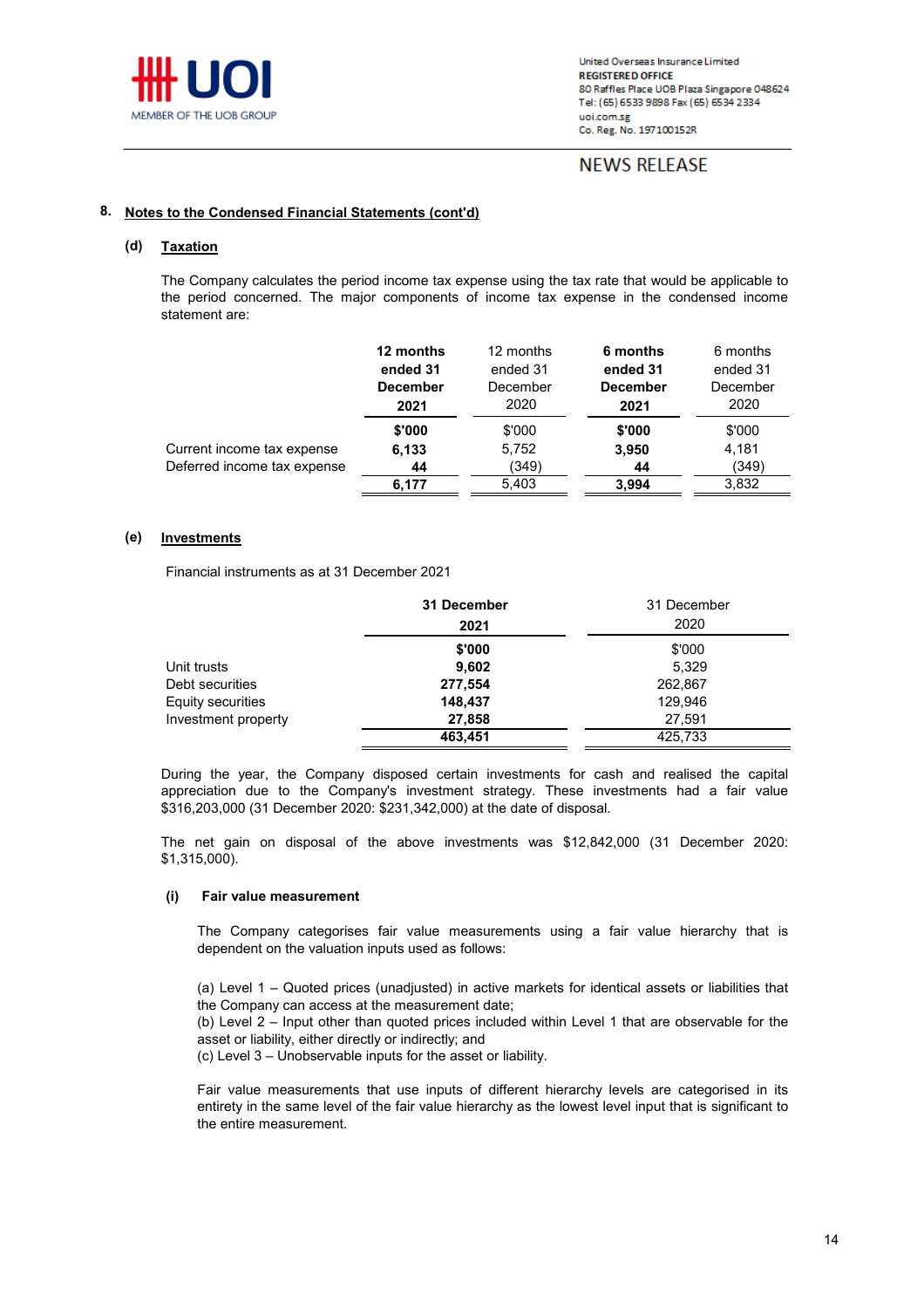

# **NEWS RELEASE**

#### **8. Notes to the Condensed Interim Financial Statements (cont'd)**

#### **(e) Investments (cont'd)**

### **(i) Fair value measurement (cont'd)**

The following table presented the investments measured at fair value:

|                                                   | Level 1<br>(\$'000) | Level 2<br>(\$'000) | Level 3<br>(\$'000) | Total<br>(\$'000) |
|---------------------------------------------------|---------------------|---------------------|---------------------|-------------------|
| <b>31 December 2021</b>                           |                     |                     |                     |                   |
| Mandatorily measured at FVTPL                     |                     |                     |                     |                   |
| - Unit trusts                                     | 9,602               |                     |                     | 9,602             |
| At FVOCI                                          |                     |                     |                     |                   |
| - Debt securities                                 | 277,554             |                     |                     | 277,554           |
| - Equity securities                               | 148,437             |                     |                     | 148,437           |
| Investment property                               |                     |                     | 27,858              | 27,858            |
|                                                   | 435,593             |                     | 27,858              | 463,451           |
| 31 December 2020<br>Mandatorily measured at FVTPL |                     |                     |                     |                   |
| - Unit trusts<br>At FVOCI                         | 5,329               |                     |                     | 5,329             |
| - Debt securities                                 | 262,867             |                     |                     | 262,867           |
| - Equity securities                               | 129,946             |                     |                     | 129,946           |
| Investment property                               |                     |                     | 27,591              | 27,591            |
|                                                   | 398,142             |                     | 27,591              | 425,733           |

#### **(f) Property, plant and equipment**

During the year ended 31 December 2021, the Company acquired assets amounting to \$7,800,000 (31 December 2020: \$25,287,000) and disposed of assets amounting to \$758,000 (31 December 2020: nil).